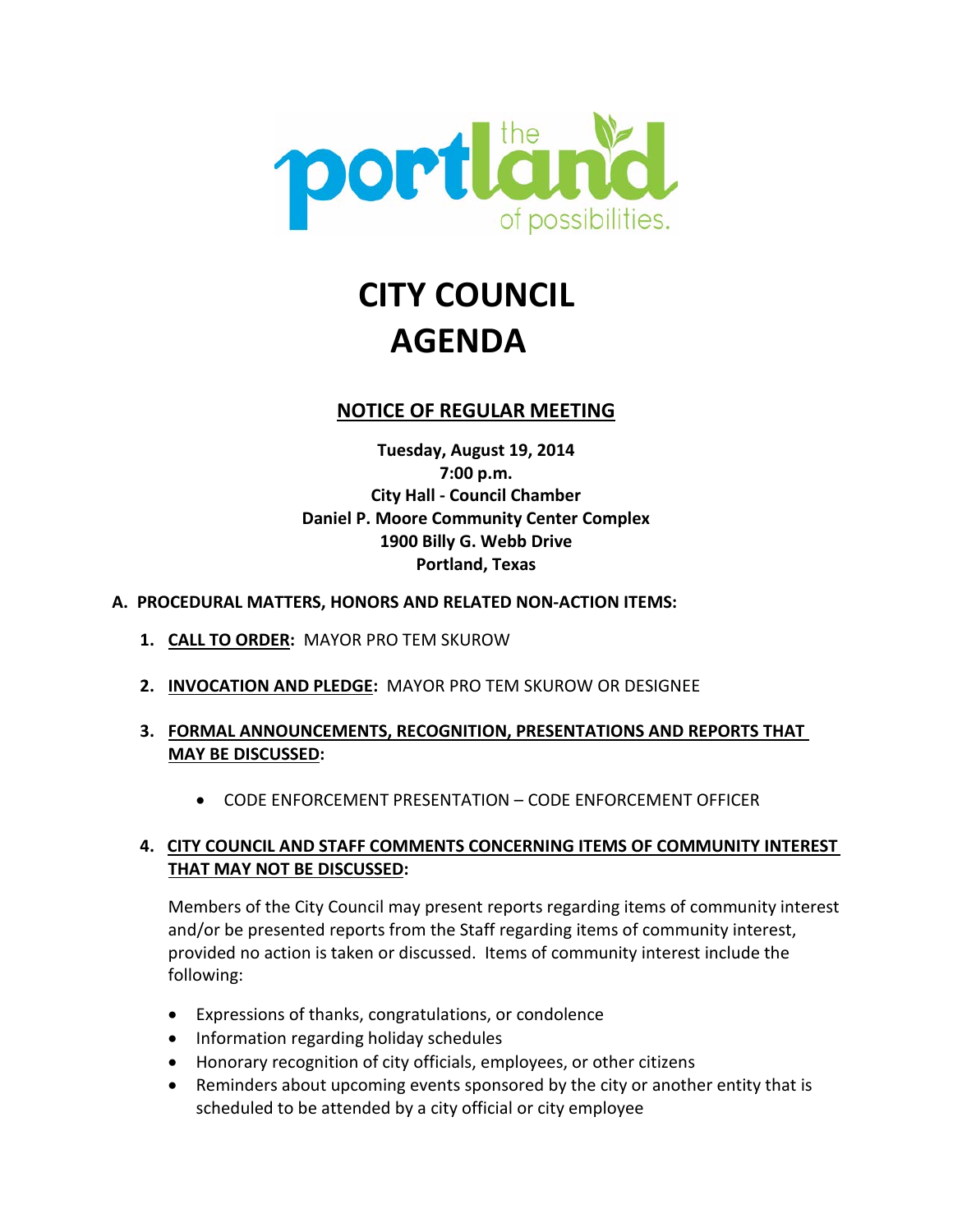• Announcements involving imminent threats to the public health and safety of the city

# **B. ACTION ITEMS, RESOLUTIONS AND ORDINANCES**:

Members of the audience who wish to (1) comment on issues concerning an agenda item, (2) present questions concerning an agenda item, (3) request assistance concerning an agenda item or (4) propose regulatory changes concerning an agenda item, must comply with the following rules of procedure:

- Persons who wish to speak must fill out and turn in a speaker card before the meeting is convened (The Mayor will notify you when it's your turn to speak and direct you to the podium)
- Persons who wish to speak must identify themselves and their places of residence
- All comments, requests and proposals must be presented to or through the Mayor
- Persons who wish to speak will be given 4 minutes to do so
- **5. MINUTES OF PREVIOUS MEETINGS**: THE CITY COUNCIL WILL CONSIDER THE MINUTES OF ITS AUGUST 5, 2014 WORKSHOP AND REGULAR MEETING AND AUGUST 14, 2014 SPECIAL MEETING - MAYOR PRO TEM SKUROW AND CITY SECRETARY
- **6. PUBLIC HEARING ON PROPOSED TAX INCREASE:** THE CITY COUNCIL WILL CONDUCT A PUBLIC HEARING TO SOLICIT COMMENTS FROM CITIZENS AND OTHER INTERESTED PARTIES CONCERNING A PROPOSED INCREASE OF TOTAL TAX REVENUES

**THE TAX RATE WILL RAISE MORE TAXES FOR MAINTENANCE AND OPERATIONS THAN LAST YEAR'S TAX RATE. THE TAX RATE WILL EFFECTIVELY BE RAISED BY 9.08 PERCENT AND WILL RAISE TAXES FOR MAINTENANCE AND OPERATIONS ON A \$100,000 HOME BY APPROXIMATELY \$50.00.**

- **7. CONTRACT FOR EMERGENCY MEDICAL SERVICES:** THE CITY COUNCIL WILL CONSIDER A CONTRACT FOR EMERGENCY MEDICAL SERVICES WITH ALLEGIANCE AMBULANCE – CITY MANAGER
- **8. SETTLEMENT AGREEMENT**:THE CITY COUNCIL WILL CONSIDER, APPROVE OR DISAPPROVE A SETTLEMENT AGREEMENT IN LAWSUIT STYLED "TEAL CONSTRUCTION VS. CITY OF PORTLAND" – CITY MANAGER
- **C. CITIZEN COMMENTS, QUESTIONS, REQUESTS AND PROPOSALS NOT APPEARING ON THE AGENDA**: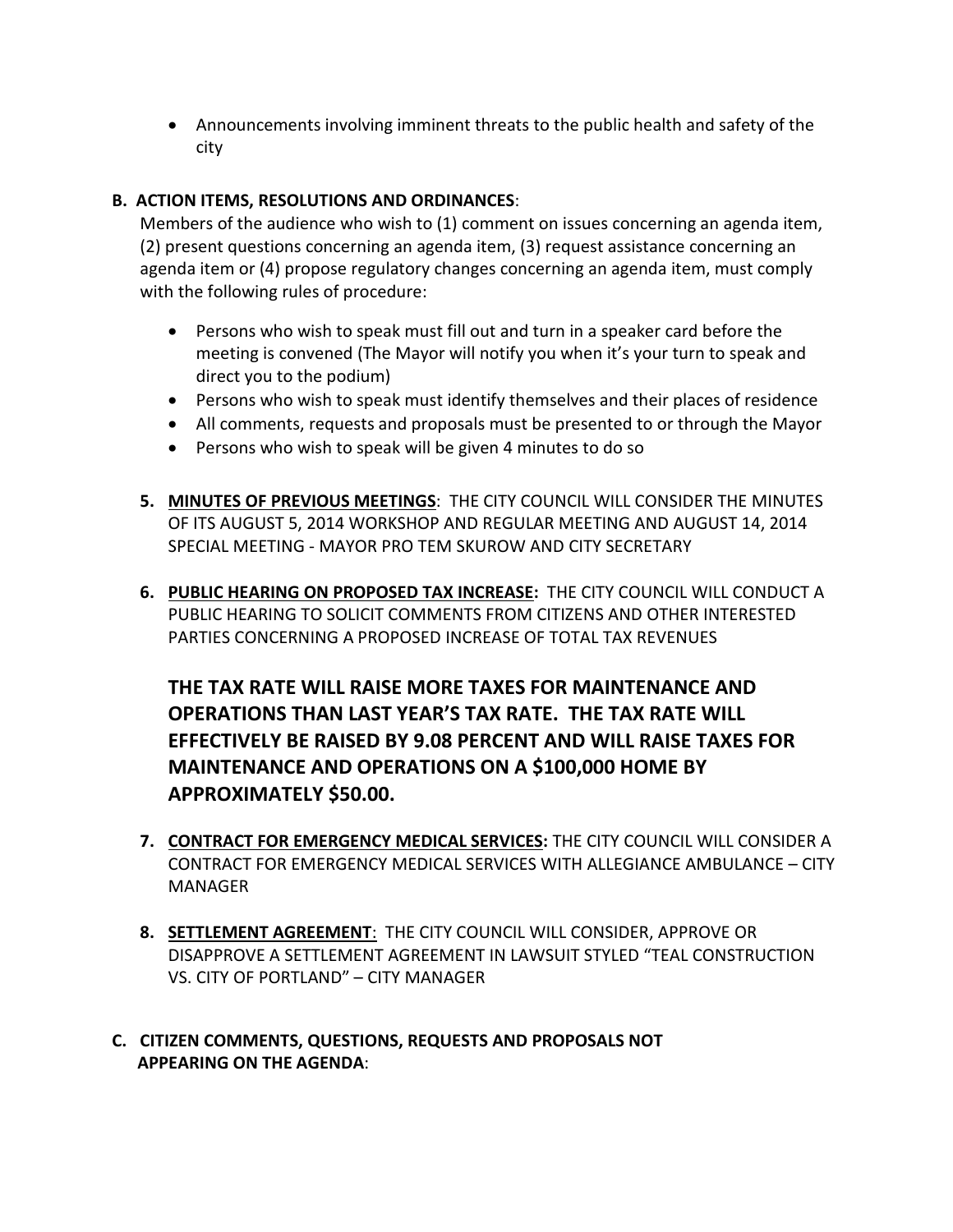Members of the audience who wish to (1) comment on issues for which there is no item on this agenda, (2) present questions for which there is no item on this agenda, (3) request assistance for which there is no item on this agenda or (4) propose regulatory changes for which there is no item on this agenda, must comply with the following rules of procedure:

- Persons who wish to speak must fill out and turn in a speaker card before the meeting is convened (The Mayor will notify you when it's your turn to speak and direct you to the podium)
- Persons who wish to speak must identify themselves and their places of residence
- All comments, requests and proposals must be presented to or through the Mayor
- Persons who wish to speak will only be given 4 minutes to do so

Neither the City Council nor the Staff is legally permitted to respond to citizen comments, questions, requests or proposals at the time of the meeting. A member of the City Council or the City Manager may place an item on the agenda of a future City Council workshop or meeting to legally do so. If that is done, the audience member seeking a response will be given advance notice.

# **D. ADJOURNMENT: MAYOR KREBS**

# **NOTICE OF ASSISTANCE**

If you plan to attend this public meeting and you have a disability that requires special arrangements to be made, please contact City Secretary Annette Hall (361) 777-4513 or annette.hall@portlandtx.com in advance of the meeting. Reasonable accommodations will be made to facilitate your participation. The City Hall is wheelchair accessible and specially marked parking spaces are located in front of its entrance. Special seating will be provided in the Council Chamber during the meeting.

# **BRAILLE IS NOT AVAILABLE**

**Posted:** August 15, 2014 by 5:00 p.m. **By:** Unittle **Portland City Hall Annette Hall** 

City Secretary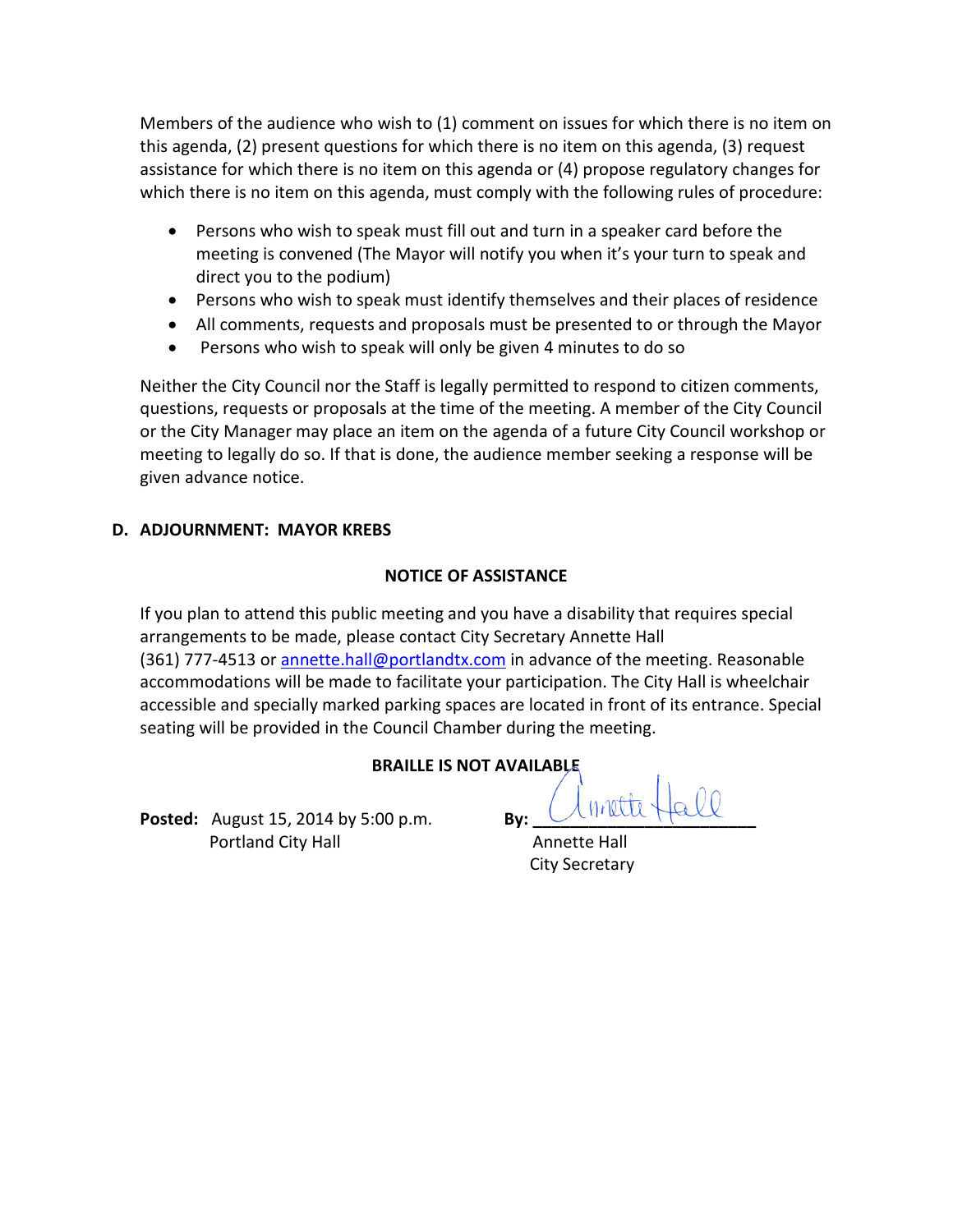# **CITY OF PORTLAND CITY COUNCIL WORKSHOP MEETING AUGUST 5, 2014 – 6:30 P.M**.

On this the 5<sup>th</sup> day of August 2014, the Council of the City of Portland convened in a workshop meeting session at 6:30 p.m. in the Council Chambers of City Hall, Daniel P. Moore Community Center Complex and notice of workshop meeting giving the time, place and date and subject having been posted as described by Section 551 of the Government Code.

#### **MEMBERS PRESENT**:

| David Krebs            | Mayor                        |
|------------------------|------------------------------|
| Cathy Skurow           | Mayor Pro Tem                |
| Ron Jorgensen          | Council Member               |
| John Vilo              | <b>Council Member</b>        |
| Gary Moore, Sr.        | <b>Council Member</b>        |
| David E. Lewis         | <b>Council Member</b>        |
| <b>MEMBERS ABSENT:</b> |                              |
| John Green             | <b>Council Member</b>        |
| <b>STAFF PRESENT:</b>  |                              |
| Randy Wright           | City Manager                 |
| <b>Brian DeLatte</b>   | <b>Assistant City Manger</b> |
| Annette Hall           | City Secretary               |
| Michel Sorrell         | Director of Finance          |
| Tim Vanlandingham      | Fire Chief                   |
| Hal George             | City Attorney                |
|                        |                              |

*This workshop may be recessed before the Regular City Council meeting begins at 7:00 p.m. and reconvened after the Regular City Council meeting ends.*

\_\_\_\_\_\_\_\_\_\_\_\_\_\_\_\_\_\_\_\_\_\_\_\_\_\_\_\_\_\_\_\_\_\_\_\_\_\_\_\_\_\_\_\_\_\_\_\_\_\_\_\_\_\_\_\_\_\_\_\_\_\_\_\_\_\_\_\_\_\_\_\_\_\_

And with a quorum being present, the following business was transacted:

## **1. CALL TO ORDER:** MAYOR KREBS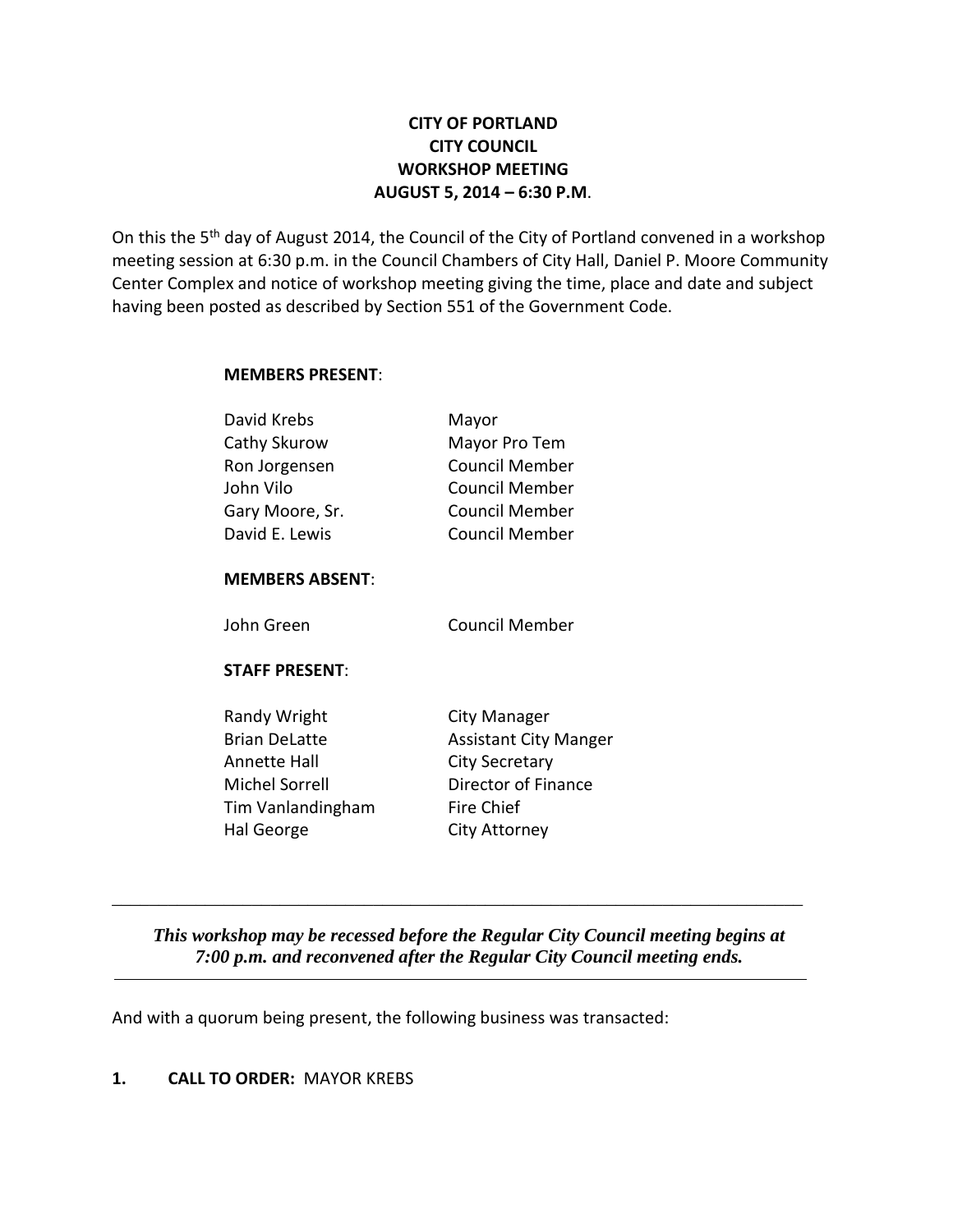Mayor Krebs called the workshop to order at 6:30 p.m.

**2. EXECUTIVE SESSION:** THE CITY COUNCIL WILL CONDUCT AN EXECUTIVE SESSION ACCORDING TO §551.071 (DISCUSSION OF PENDING OR CONTEMPLATED LITIGATION WITH ATTORNEYS: "TEAL CONSTRUCTION VS. CITY OF PORTLAND") OF THE TEXAS GOVERNMENT CODE - MAYOR AND CITY MANAGER

## **NO FORMAL ACTION WILL BE TAKEN AT THE CONCLUSION OF THE EXECUTIVE SESSION**

At 6:01 p.m. Mayor Krebs announced that the City Council will conduct an Executive Session according to §551.087 (discussion of Pending or Contemplated Litigation with Attorneys: "Teal Construction vs. City of Portland") of the Texas Government Code.

No formal action will be taken at the conclusion of the Executive Session.

Mayor Krebs announced that the Executive Session was concluded at 6:51 p.m. and reconvened the workshop at 6:53 p.m.

#### **3. ADJOURNMENT**: MAYOR KREBS

Mayor Krebs adjourned the workshop at 6:53 p.m.

# **NOTICE OF ASSISTANCE**:

If you plan to attend this workshop and you have a disability that requires special arrangements to be made, please contact City Secretary Annette Hall (361-777-4513 or [annette.hall@portlandtx.com\)](mailto:arodriguez@portlandtx.com) in advance of the meeting. Reasonable accommodations will be made to facilitate your participation. The City Hall is wheelchair accessible and specially marked parking spaces are located in front of its entrance. Special seating will be provided in the Council Chamber during the workshop.

#### **BRAILLE IS NOT AVAILABLE**

#### **Approved:**

David Krebs Mayor

\_\_\_\_\_\_\_\_\_\_\_\_\_\_\_\_\_\_\_\_\_\_\_

\_\_\_\_\_\_\_\_\_\_\_\_\_\_\_\_\_\_\_\_\_\_\_

**Attest:**

City Secretary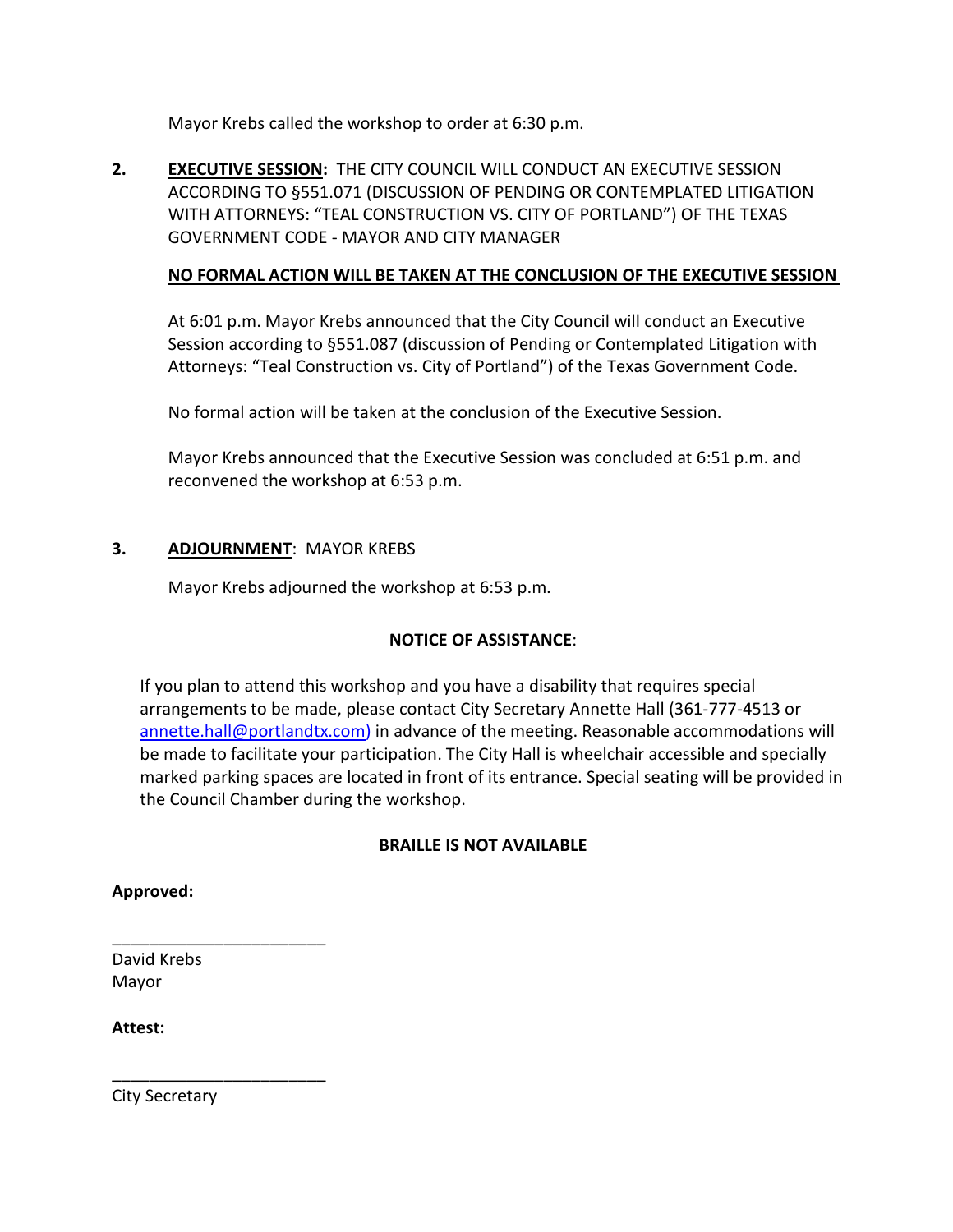# **CITY OF PORTLAND CITY COUNCIL REGULAR MEETING AUGUST 5, 2014 – 7:00 P.M**.

On this the 5<sup>th</sup> day of August 2014, the Council of the City of Portland convened in a regular meeting session at 7:00 p.m. in the Council Chambers of City Hall, Daniel P. Moore Community Center Complex and notice of regular meeting giving the time, place and date and subject having been posted as described by Section 551 of the Government Code.

#### **MEMBERS PRESENT**:

| David Krebs     | Mayor                 |
|-----------------|-----------------------|
| Cathy Skurow    | Mayor Pro Tem         |
| Ron Jorgensen   | <b>Council Member</b> |
| John Vilo       | <b>Council Member</b> |
| Gary Moore, Sr. | <b>Council Member</b> |
| David Lewis     | <b>Council Member</b> |
|                 |                       |

#### **MEMBERS ABSENT**:

John Green Council Member

#### **STAFF PRESENT**:

| <b>City Manager</b>              |
|----------------------------------|
| <b>Assistant City Manager</b>    |
| <b>City Secretary</b>            |
| <b>Finance Director</b>          |
| Director of Parks and Recreation |
| Fire Chief                       |
| Interim Library Director         |
| <b>Accounting Assistant</b>      |
| <b>IT Technician</b>             |
|                                  |

And with a quorum being present, the following business was transacted:

#### **A. PROCEDURAL MATTERS, HONORS, AND RELATED NON-ACTION ITEMS:**

#### 1. **CALL TO ORDER**: MAYOR

Mayor Krebs called the meeting to order at 7:00 pm.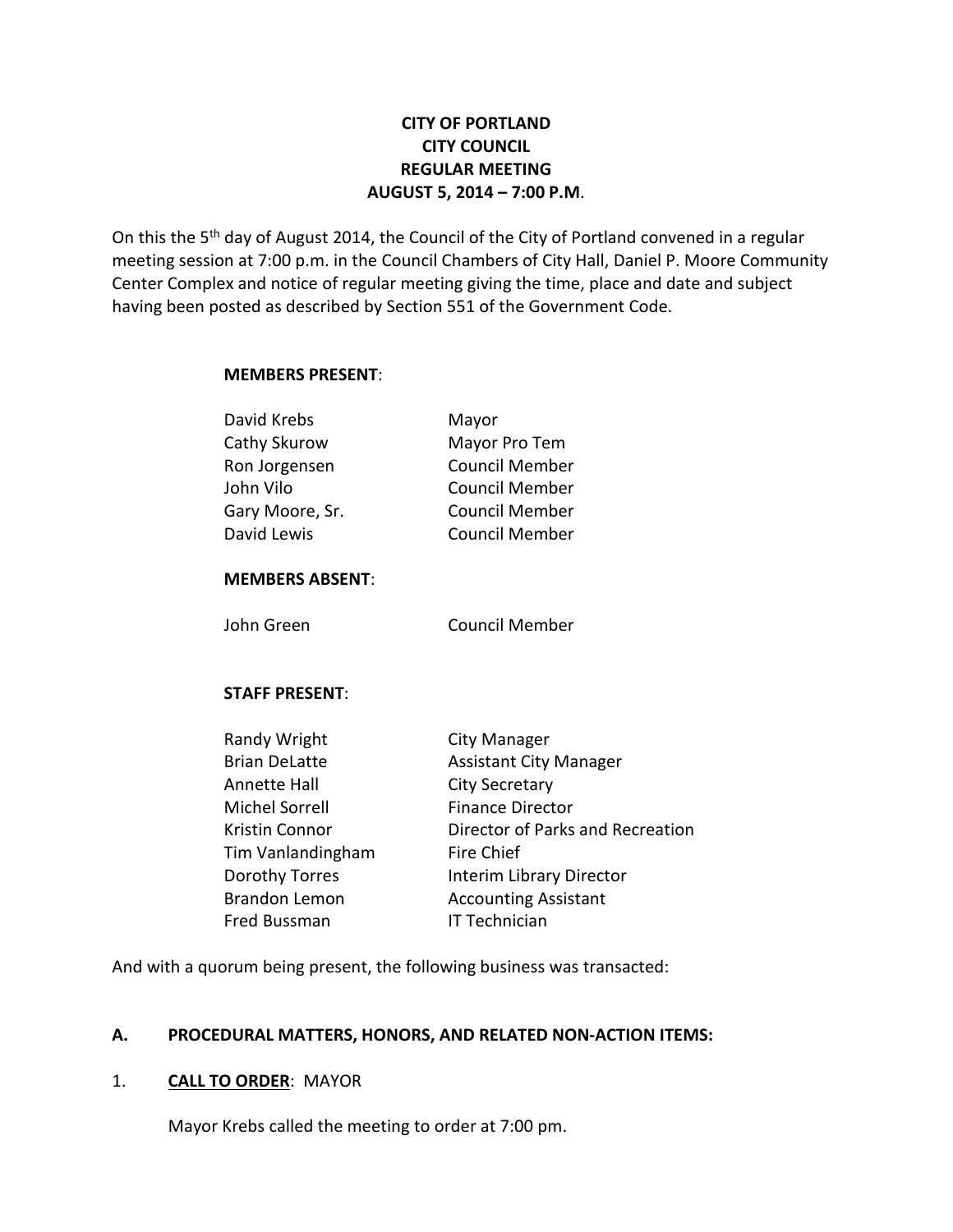#### **2**. **INVOCATION AND PLEDGE**: MAYOR OR DESIGNEE

 Council Member Vilo gave the invocation and Mayor Krebs led the Pledge of Allegiance.

# **3. FORMAL ANNOUNCEMENTS, RECOGNITION, PRESENTATIONS, AND REPORTS THAT MAY BE DISCUSSED:**

• PRESENTATION OF BUDGET AND AD VALOREM TAX RATE – CITY MANAGER

City Manager, Randy Wright reported that the Charter require the City Manager submit a budget by August 15 of each year. The City Council conducted a workshop on July 29<sup>th</sup> which included in depth discussions of the overall budget including a proposed ad valorem tax increase. The FY 2014-15 budget encompasses 7 funds consisting of approximately \$22,417,835 in expenditures and \$21,355,585 in revenues, which combined with fund balance drawdowns of approximately \$2,000,000, increased ad valorem revenues and other collections results in a balanced budget.

The effective tax rate, is the tax rate that, if adopted would generate the same amount of revenue as that was generated last year (0.55063¢ per \$100 of property valuation). The proposed ad valorem tax rate is approximately 0.60063₵. The average home in Portland Is valued at \$156,498. For the average home, their yearly tax bill for the coming year would increase by \$78.25.

A proposed tax rate increase require 2 (two) public hearings and 2 (two) reading of the ordinance adopting the 2014-15 budget and ad valorem tax rate.

• QUARTERLY FINANCIAL UPDATE – DIRECTOR OF FINANCE

Director of Finance, Michel Sorrell presented the 3<sup>rd</sup> Quarter Financial Report ending June 30, 2014 that included the following:

- Budgeted Funds High Level View
- Special Interest Revenues Various Funds
- Sales Tax Revenues General Fund (FY 2010-2014)
- Sales Tax Data From 2010-2014
- Financial Update Highlights

She then presented the 3<sup>rd</sup> Quarterly Investment Report ending June 30, 2014 that included the following: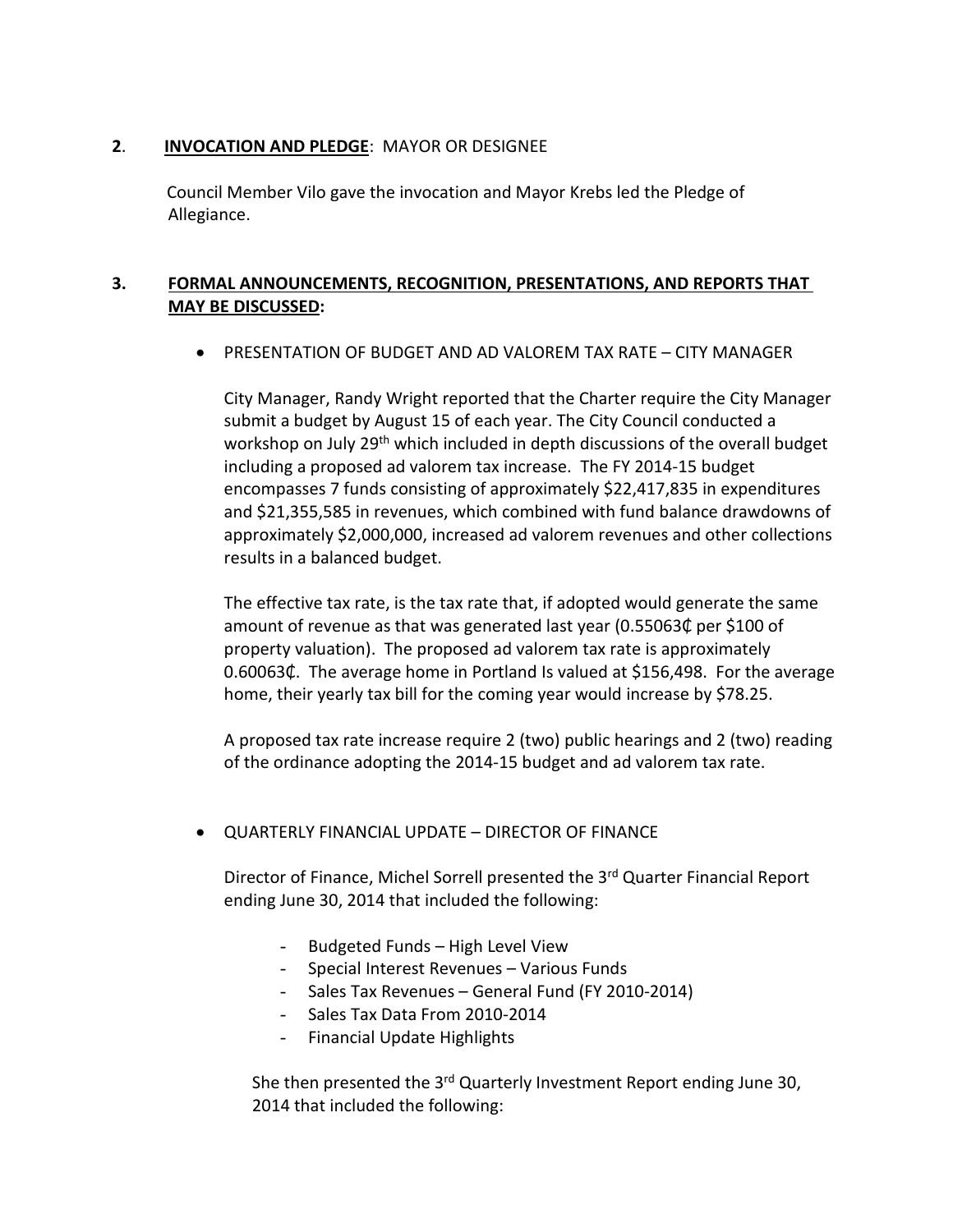- Investments by Fund & Type
- Portfolio Distribution June 30, 2014
- Portfolio Performance Analysis June 30, 2014
- Portfolio Performance Wrap-up

# **4. CITY COUNCIL AND STAFF COMMENTS CONCERNING ITEMS OF COMMUNITY INTEREST THAT MAY NOT BE DISCUSSED:**

Members of the City Council may present reports regarding "items of community interest" and/or be presented reports from the Staff regarding "items of community interest," provided no action is taken or discussed. "Items of community interest" include the following:

- Expressions of thanks, congratulations, or condolence
- Information regarding holiday schedules
- Honorary recognition of city officials, employees, or other citizens
- Reminders about upcoming events sponsored by the city or other entity that is scheduled to be attended by a city official or city employee
- Announcements involving imminent threats to the public health and safety of the city

There were none.

#### **B. ACTION ITEMS, RESOLUTIONS, AND ORDINANCES**:

Members of the audience who wish to (1) comment on issues concerning an agenda item, (2) present questions concerning an agenda item, (3) request assistance concerning an agenda item or (4) propose regulatory changes concerning an agenda item, must comply with the following rules of procedure:

- Persons who wish to speak must fill out and turn in a speaker card before the meeting is convened (The Mayor will notify you when it's your turn to speak and direct you to the podium)
- Persons who wish to speak must identify themselves and their places of residence
- All comments, requests and proposals must be presented to or through the Mayor
- Persons who wish to speak will be given 4 minutes to do so

There were none.

**5. MINUTES OF PREVIOUS MEETINGS**: THE CITY COUNCIL WILL CONSIDER THE MINUTES OF ITS JULY 15, 2014 WORKSHOP AND REGULAR MEETING AND JULY 29, 2014 WORKSHOP - MAYOR KREBS AND CITY SECRETARY

Council Member Vilo made the motion to approve the minutes of the July 15, 2014 Workshop and regular meeting and July 29, 2014 workshop, seconded by Council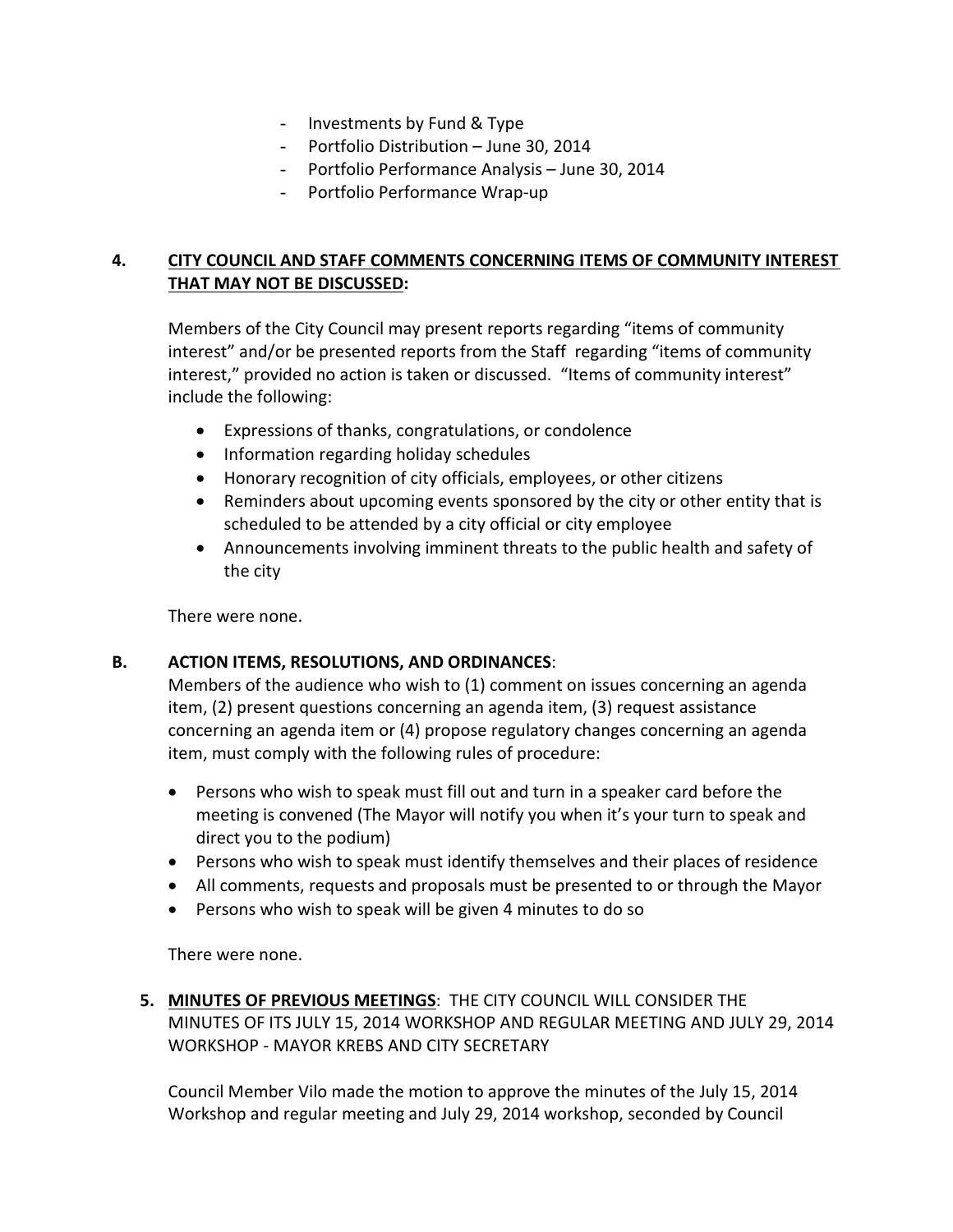Member Lewis.

The motion passed 6-0.

# **6. BIDS FOR STREET IMPROVEMENT PROGRAM PHASE 9B (SEAL COATS AND REPAIRS):**  THE CITY COUNCIL WILL CONSIDER BIDS FOR THE STREET IMPROVEMENT PROGRAM PHASE 9B (SEAL COATS AND REPAIRS) THAT WERE RECEIVED, OPENED, AND PUBLICLY READ ON JULY 17, 2014 – ASSISTANT CITY MANAGER

Assistant City Manager, Brian DeLatte explained that Bids were received, opened, and publicly read for the Street Improvement Program Phase 9B (Seal Coats and Repairs) on July 17, 2014. Two bids were received, with the low bid of \$674,971.50 from Haas-Anderson Construction, Ltd. (HAC). HAC's bid is approximately \$200,000 under the construction budget.

This project consist of seal coat work to repair potholes and badly damaged curbs on 24 streets. The seal coats on the streets will utilize a two-course surface treatment designed by CRG, Fugro, and Pete Stricker, P.E. This engineering team prepared the Comprehensive Street, Parking Lot, Sidewalk, and Trail Study and identified which streets and repair methods would be used. Only badly damaged curbs that cause significant drainage or safety hazards are included for repair in this project.

It is anticipated that construction will begin on August 18, 2014. The contract allots 75 days for construction. Information will be disseminated to affected residents in several ways, including the publication of an article in *The Breeze*, information posted on the City website, and door hangers to be distributed several days prior to construction on a street. HAC's bid is within the project's budget and award of contract is recommended in the amount of \$674,671.60.

Mr. DeLatte added that Donne Rehmet of CRG and Pete Stricker were present to answer any questions.

Council and Staff discussed the scope and design of the project.

Mayor Pro Tem Skurow made the motion to approve the bid from Haas-Anderson Construction, Ltd, for the Street Improvement Program Phase 9B (Seal Coats and Repairs) in the amount of \$674,971.60 and authorize the City Manager to execute all necessary contract documents, seconded by Council Member Moore.

The motion passed 6-0.

**7. BIDS FOR WATER AND WASTEWATER SYSTEM SCADA INSTALLATION:** THE CITY COUNCIL WILL CONSIDER BIDS FOR THE WATER AND WASTEWATER SYSTEM SCADA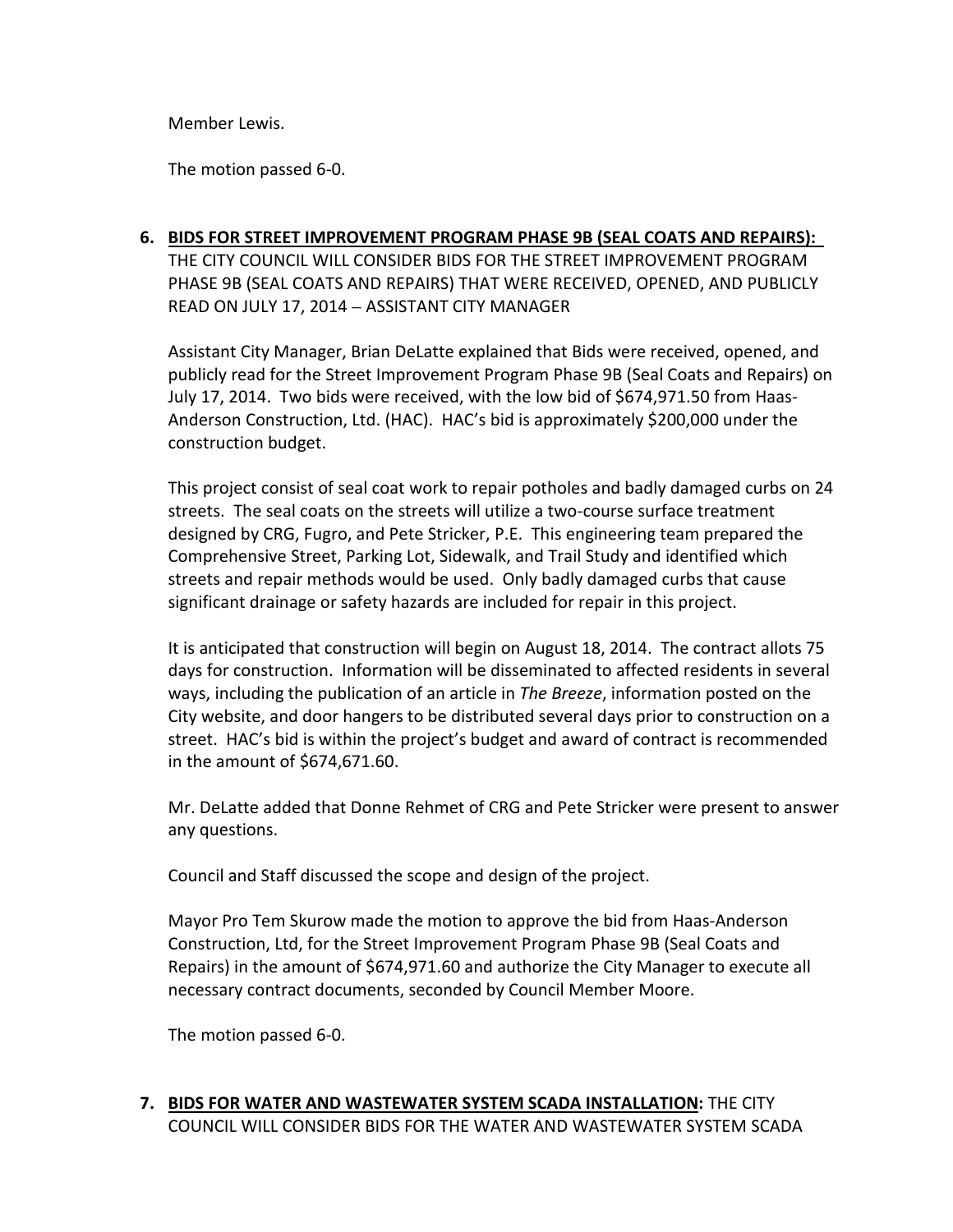## INSTALLATION THAT WERE RECEIVED, OPENED, AND PUBLICLY READ ON JULY 24, 2014 – ASSISTANT CITY MANAGER

Assistant City Manager, Brian DeLatte explained the City's water and wastewater systems' Supervisory Control and Data Acquisition (SCADA) system has become obsolete and is not performing at an acceptable level. As a result CRG designed and prepared bids that were received, opened, and publicly read for the City-wide Water and Wastewater SCADA installation on July 17, 2014. Two bids were received, with the low bid of \$444,033.00 from TraC-n-trol, Inc. (TNT). The bid is 10% under the project's budget and is funded through 2009 Bonds. The contract allots 75 days for construction

CRG has reviewed TNT's qualifications and experience record and recommends awarding the contract to TNT in the amount of \$444,033.00 and authorize the City Manager to execute all necessary documents.

Installing a new SCADA system is critical in maintaining control of the water and wastewater systems and in complying with TCEQ permits and regulations.

The new SCADA components will allow City personnel to monitor and control all water facilities. Pump stations can be controlled locally, automatically, or remotely. Pressure sensors will be installed in various locations throughout the City to monitor fluctuations in water pressure. Monitoring equipment will send notifications to personnel with any abnormalities, as well as undertake appropriate actions, such as switching to backup power automatically in the event of a power loss. These features are not available in the existing system and will allow greater redundancy in operations.

The new SCADA components will be extended throughout the wastewater system, including to 14 lift stations and the wastewater treatment plant. The system will monitor flows through upstream lift stations in the event of incidents downstream to reduce the likelihood of overflows. The proposed equipment at the wastewater treatment plant will allow the plant's critical processes to be managed from off-site in the event of an emergency.

Council, Staff and Donnie Rehmet of CRG discussed the scope of the project and TraC-n-Trol, Inc.'s, qualifications.

Council Member Lewis made the motion to approve the bid from TraC-n-trol, Inc., for the City-wide Water and Wastewater SCADA installation in the amount of \$444,033.00 and authorize the City Manager to execute all necessary contract documents, seconded Mayor Pro Tem Skurow.

The motion passed 6-0.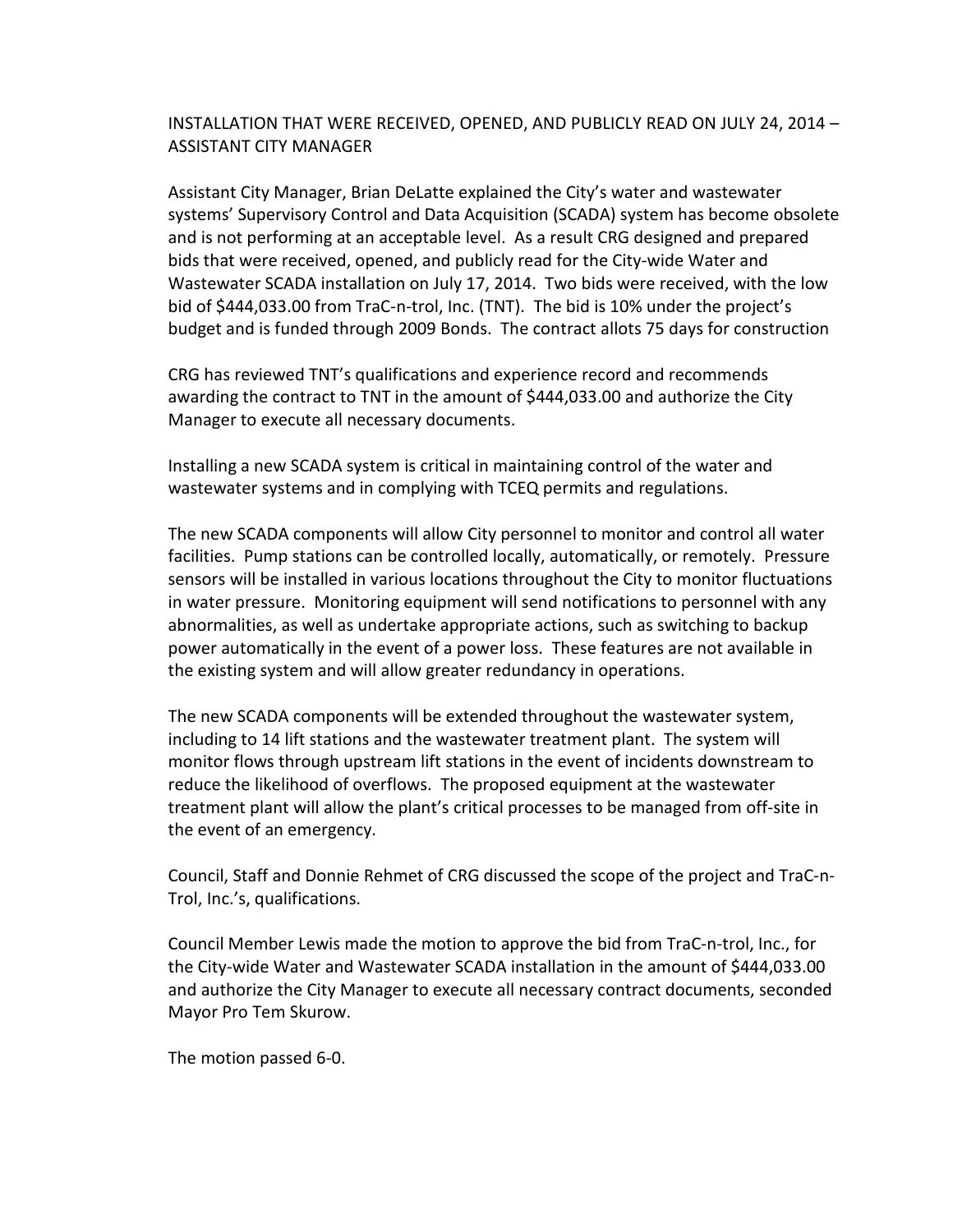**8. CONSIGNMENT OF HOTEL OCCUPANCY TAX (HOT) FUNDS:** THE CITY COUNCIL WILL CONSIDER THE CONSIGNMENT OF HOT FUNDS TO THE PORTLAND CHAMBER OF COMMERCE FOR THE PROMOTION OF TOURISM AND THE CONVENTION AND HOTEL INDUSTRY – CITY MANAGER

City Manager, Randy Wright explained that Section 351.101 of the Texas Tax Code requires that a percentage of Hotel Occupancy Taxes (HOT) collected by the City be used for advertising and promoting of tourism and the convention and the hotel industry. The Chamber of Commerce has requested funding to assist in carrying out that function.

The Chamber of Commerce has requested the City consider consigning \$10,000 per year for use in carrying out those functions. As a non-profit organization, they are in a good position to promote the interests of Portland and have demonstrated their abilities to do so with a stable governing board, a professional staff, and defined goals and objectives. Tax is collected from hotels for the use of specific purposes guided by the tax code. The City will continue to use funds to pay for billboards and

If approved, staff will negotiate an agreement with the chamber to ensure that funds are expended consistent with state statute and that funds are properly accounted for and regularly reported to the city so that the city may continue to comply with its duty to protect all tax proceeds.

Council and Staff discussed the defined purposes for use of hand report quarterly to the City Council.

Council Member Moore made the motion to authorize the City Manager to execute an agreement with the Chamber of Commerce for the consignment of \$10,000 per year in Hotel Occupancy Tax Funds for use in the promotion of tourism and the convention and hotel industry, seconded by Council Member Jorgensen.

The motion passed 6-0.

# **9. SETTING DATES FOR PUBLIC HEARINGS:** THE CITY COUNCIL WILL CONSIDER SETTING DATES FOR PUBLIC HEARINGS ON THE PROPOSED TAX INCREASE - DIRECTOR OF FINANCE

Director of Finance, Michel Sorrell explained that in accordance with Truth-in-Taxation laws, the City is required to hold two public hearings on the proposed ad valorem tax rate if it exceeds the lower of the effective tax rate or the rollback rate. The dates, location and times of these hearings must be published at least seven days before the first hearing.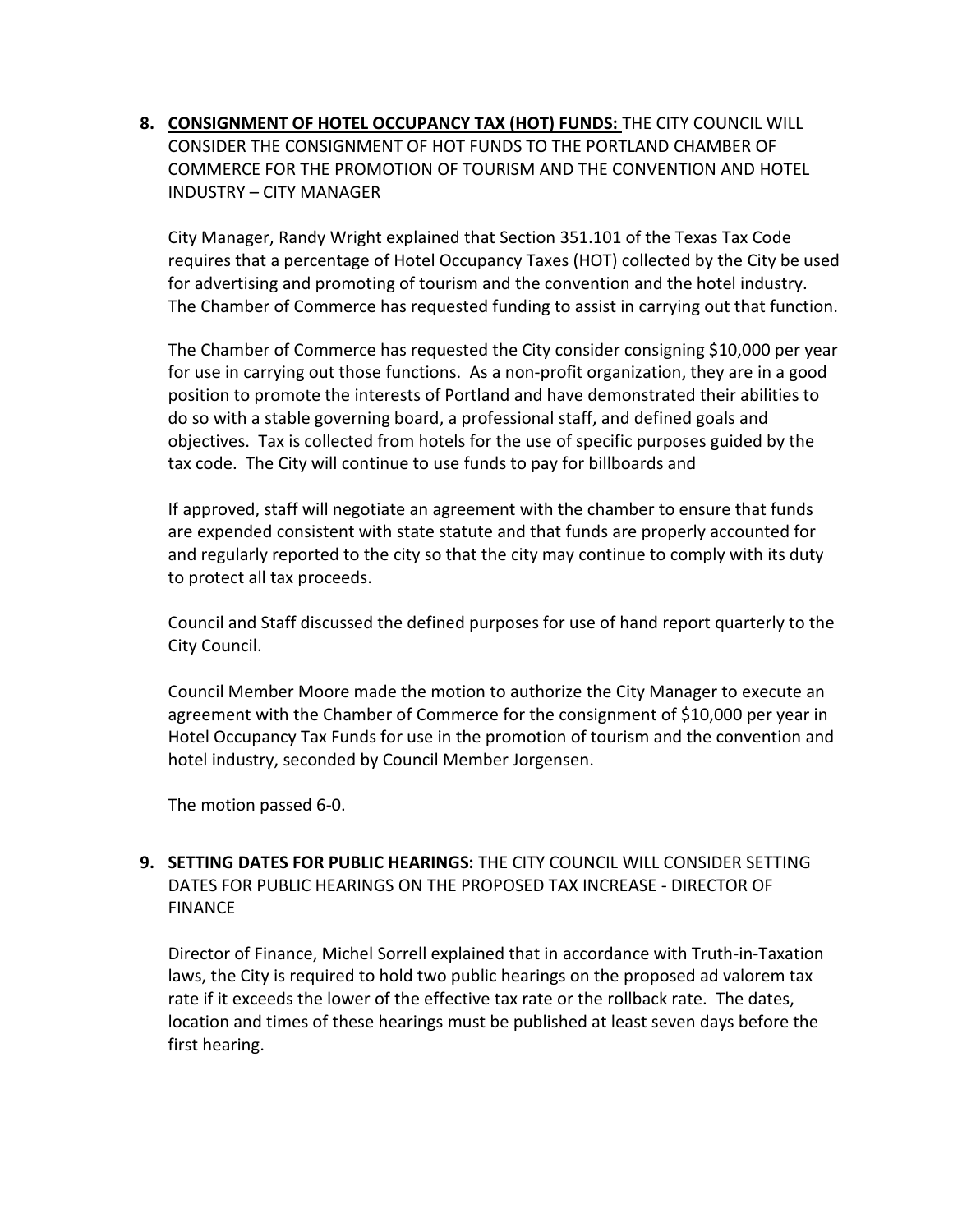The Proposed FY 2014-2015 Budget is predicated on the proposed tax rate as follows:

|                                  | 2014 Effective | 2014 Proposed | 2013 Tax Rate  |
|----------------------------------|----------------|---------------|----------------|
|                                  | Tax Rate (ETR) | Tax Rate      | (Current Year) |
| General Fund (M&O Rate)          | \$0.375827     | \$0.425827    | \$0.440586     |
| Debt Service (I&S Rate)          | 0.174803       | 0.174803      | 0.132170       |
| <b>Total Ad Valorem Tax Rate</b> | \$0.550630     | \$0.600630    | \$0.572756     |
|                                  | per \$100      | per \$100     | per \$100      |
|                                  | valuation      | valuation     | valuation      |

The proposed tax rate will generate approximately \$422,544 in additional tax revenue. The Debt Service (I&S) portion has increased by \$0.043, or 32.25%, due to the 2014 Series Street Bond Issue in the amount of \$5,000,000. This bond issue is for the Street Improvement Project Phase 9A & 9B. The debt service portion of the ad valorem tax rate, and resulting levy, are used to satisfy the debt service payments.

The Proposed FY 2014-2015 Budget is predicated on the proposed tax rate. The Proposed Budget is a financial tool used to guide the City through the fiscal year. The Proposed Budget contains requested new full-time positions, new programs, equipment purchases and capital programs that are necessary as the City continues to grow.

On July 29, 2014 in a Budget Workshop, the City Council met to review the Proposed FY 2014-2015 Budget and Proposed Tax Rate. The budget process is a culmination of many months of data gathering, forecasting and determining the best uses of the City's limited resources. The Proposed Budget is presented by the City Manager at the Budget Workshop to be deliberated. The Council evaluates proposed positions, new programs, equipment purchases and capital projects. The Council also uses this forum to decide the appropriate tax rate to fund approved budget items.

The Proposed Tax Rate will generate the necessary revenue to fund public safety, purchase necessary capital items and to continue infrastructure projects.

Tax Assessor-Collector, Dalia Sanchez will publish the required notices that will include the following proposed tax rate increase and public hearing dates:

| Proposed Tax Rate         | \$0.600630 per \$100 |
|---------------------------|----------------------|
| Preceding Year's Tax Rate | \$0.572756 per \$100 |
| <b>Effective Tax Rate</b> | \$0.550630 per \$100 |
| <b>RollBack Tax Rate</b>  | \$0.632359 per \$100 |

 $1<sup>st</sup>$  public hearing will be held on August  $14<sup>th</sup>$  at 7 pm - Special Meeting  $2<sup>nd</sup>$  public hearing will be held on August 19<sup>th</sup> at 7 pm - Regular City Council meeting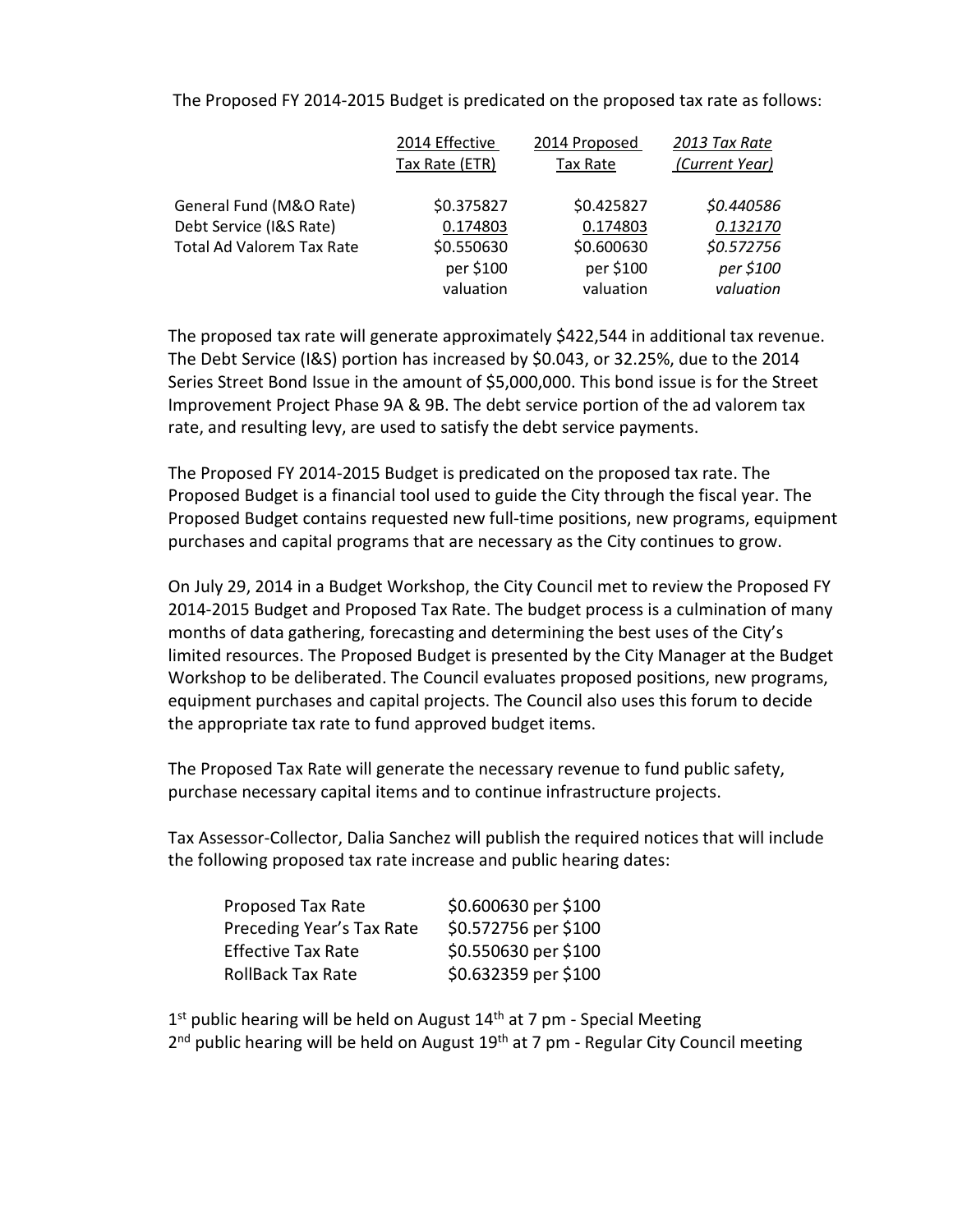Council Member Vilo made the motion setting the public hearings on the proposed tax rate for August 14, 2014 at 7:00 p.m. and August 19, 2014 at 7:00 p.m., seconded by Mayor Pro Tem Skurow.

The motion passed 6-0.

# **10. PURCHASE OF WASTEWATER SERVICE TRUCK :** THE CITY COUNCIL WILL CONSIDER THE PURCHASE OF A 2015 CHEVROLET SILVERADO 3500HD WITH CRANE PACKAGE FROM CALDWELL COUNTRY FOR \$49,911.00 – ASSISTANT CITY MANAGER

Assistant City Manager, Brian DeLatte explained that the existing wastewater service truck is at the end of its serviceable life. The 1997 Chevrolet 3500 has 123,000 miles and its crane used to pull lift station pumps and large meters has been replaced twice and overhauled two additional times. After significant research, three bids have been received through the Buy Board Cooperative Purchasing program, with the low bid of \$49,911.00 from Caldwell Country for a 2015 Chevrolet Silverado 3500HD with a Liftmoore 4,000 pound crane and 16-foot boom.

We have received pricing from four bidders for the purchase of a truck. Given the load requirements of the crane system, a Chevrolet Silverado 3500HD or Ford F-450 were deemed to be appropriate.

The total cost from the low bidder is \$49,911.00. This price includes delivery, service platform, crane, tow package, and safety lights. City of Portland logos and markings will be installed by City personnel.

Council Member Moore made the motion to purchase a Chevrolet Silverado 3500JD with crane package from Caldwell Country for \$49,911.00 as priced through the Buy Board Cooperative Purchasing Program, seconded by Council Member Lewis.

The motion passed 6-0.

# 11. **RESOLUTION NO. 685 - CAPITAL IMPROVEMENT PLAN (CIP):** THE CITY COUNCIL WILL CONSIDER RESOLUTION NO. 685 ADOPTING A 5-YEAR CAPITAL IMPROVEMENT PLAN – CITY MANAGER

City Manager, Randy Wright explained that the City Charter requires the City Manager to submit a 5-Year Capital Improvement Plan to the City Council by May 15 of each fiscal year and the City Council is to approve a 5-Year Capital Improvement Plan submitted by the City Manager, with or without amendments, by August 15 of each fiscal year.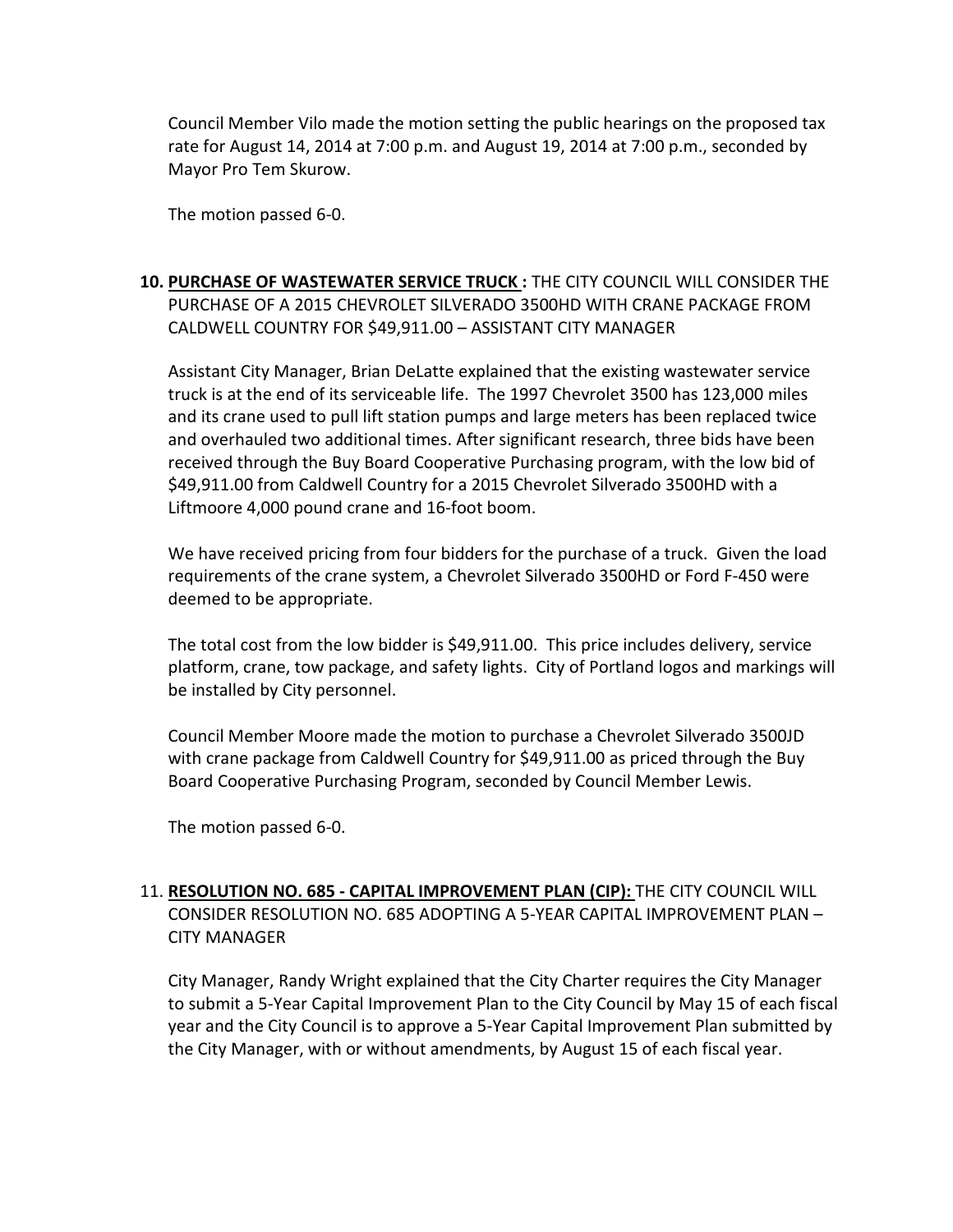Mayor Pro Tem Skurow made the motion to approve Resolution No. 685 adopting the 5 year Capital Improvement Plan (October 1, 2014 – September 30, 2019), seconded by Council Member Lewis.

The motion passed 6-0.

# **12. SETTLEMENT AGREEMENT:** THE CITY COUNCIL WILL CONSIDER, APPROVE OR DISAPPROVE A SETTLEMENT AGREEMENT IN LAWSUIT STYLED "TEAL CONSTRUCTION VS. CITY OF PORTLAND" – CITY MANAGER

Council Member Moore made the motion to table this item for consideration during the next regular meeting on August 19, 2014, seconded by Council Member Jorgensen.

The motion passed 6-0.

## **C. CITIZEN COMMENTS, QUESTIONS, REQUESTS, AND PROPOSALS NOT APPEARING ON THE AGENDA:**

**Members of the audience who wish to (1) comment on issues for which there is no item on this agenda, (2) present questions for which there is no item on this agenda, (3) request assistance for which there is no item on this agenda or (4) propose regulatory changes for which there is no item on this agenda, must comply with the following rules of procedure:** 

- Persons who wish to speak must fill out and turn in a speaker card before the meeting is convened (The Mayor will notify you when it's your turn to speak and direct you to the podium)
- Persons who wish to speak must identify themselves and their places of residence
- All comments, requests and proposals must be presented to or through the Mayor
- Persons who wish to speak will only be given 4 minutes to do so

Neither the City Council nor the Staff is legally permitted to respond to citizen comments, questions, requests, or proposals at the time of the meeting. A member of the City Council or the City Manager may place an item on the agenda of a future City Council workshop or meeting to legally do so. If that is done, the audience member seeking a response will be given advance notice.

There were none.

#### **D. ADJOURNMENT: MAYOR**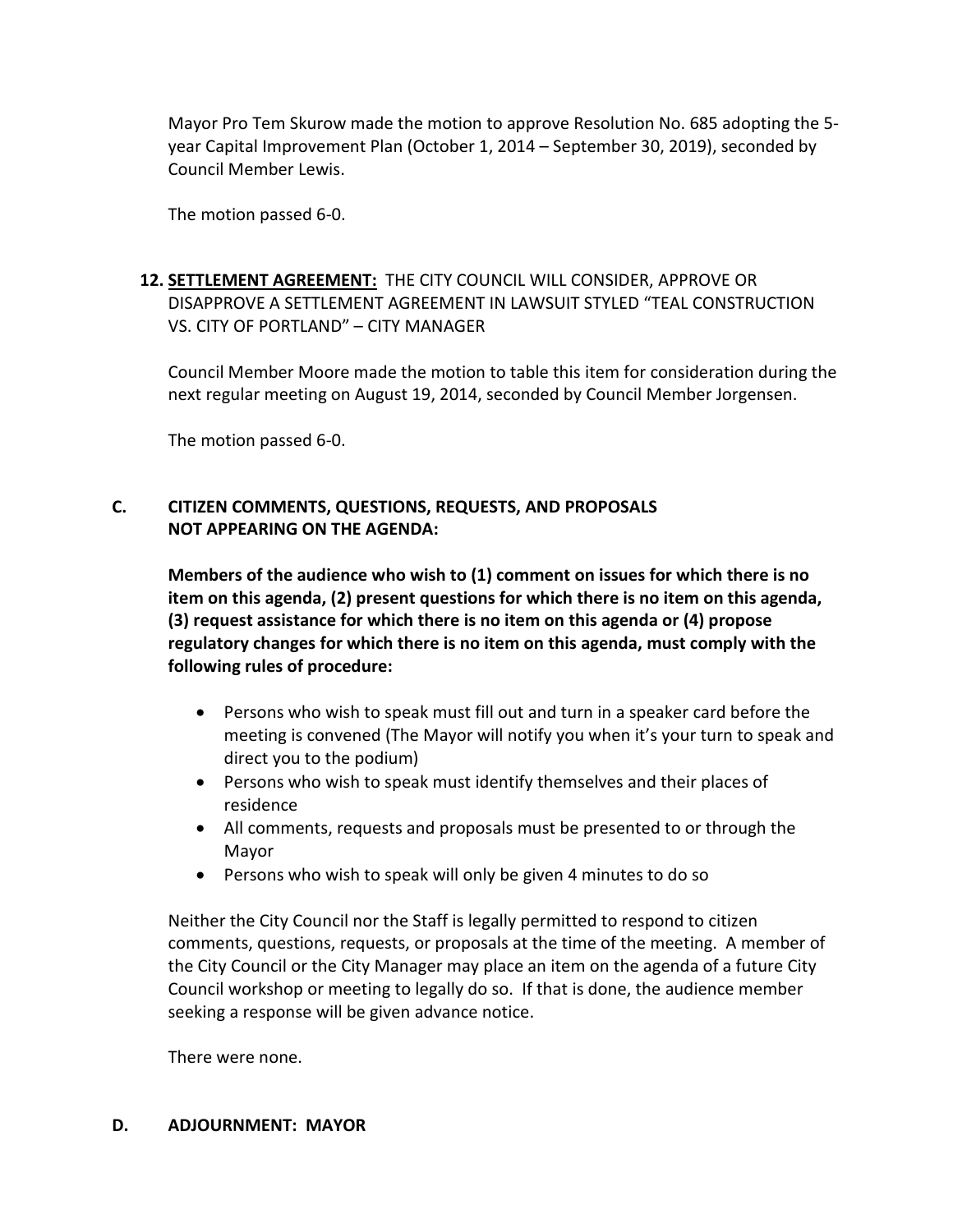Mayor Krebs adjourned the meeting at 8:04 p.m.

#### **E. NOTICE OF ASSISTANCE:**

If you plan to attend this public meeting and you have a disability that requires special arrangements to be made, please contact City Secretary Annette Hall (361-777-4513 or [annette.hall@portlandtx.com\)](mailto:annette.hall@portlandtx.com) in advance of the meeting. Reasonable accommodations will be made to facilitate your participation. The City Hall is wheelchair accessible and specially marked parking spaces are located in front of its entrance. Special seating will be provided in the Council Chamber during the meeting.

#### **BRAILLE IS NOT AVAILABLE**

\_\_\_\_\_\_\_\_\_\_\_\_\_\_\_\_\_\_\_\_\_\_\_

\_\_\_\_\_\_\_\_\_\_\_\_\_\_\_\_\_\_\_\_\_\_\_

Approved:

David Krebs Mayor

Attest:

City Secretary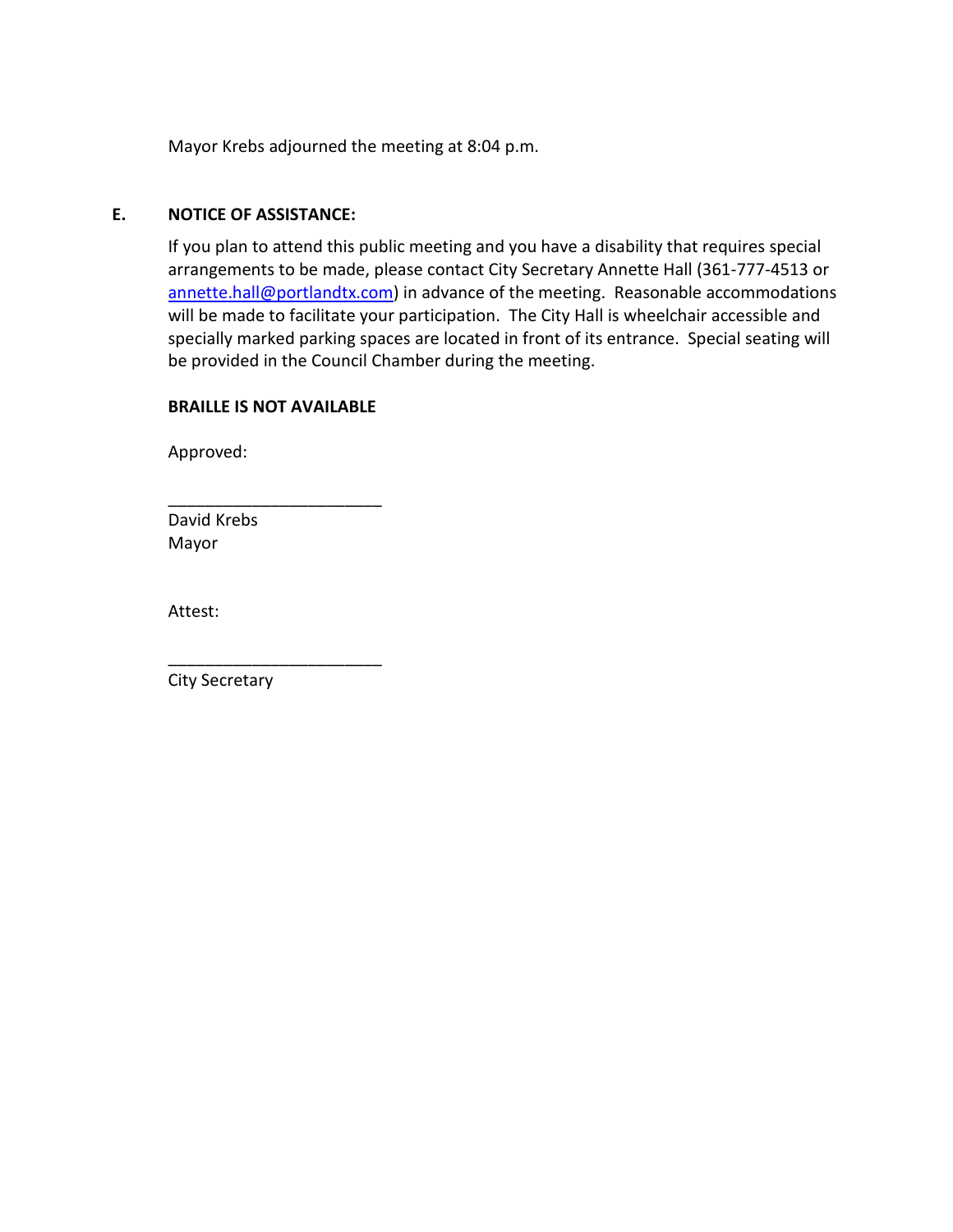# **CITY OF PORTLAND CITY COUNCIL SPECIAL MEETING AUGUST 14, 2014 – 7:00 P.M**.

On this the 14<sup>th</sup> day of August 2014, the Council of the City of Portland convened in a special meeting session at 7:00 p.m. in the Council Chambers of City Hall, Daniel P. Moore Community Center Complex and notice of regular meeting giving the time, place and date and subject having been posted as described by Section 551 of the Government Code.

#### **MEMBERS PRESENT**:

| Mayor Pro Tem         |
|-----------------------|
| <b>Council Member</b> |
| <b>Council Member</b> |
| <b>Council Member</b> |
| <b>Council Member</b> |
| <b>Council Member</b> |
|                       |

#### **MEMBERS ABSENT**:

David Krebs Mayor

#### **STAFF PRESENT**:

| City Manager                     |
|----------------------------------|
| <b>Assistant City Manager</b>    |
| <b>City Secretary</b>            |
| <b>Finance Director</b>          |
| Director of Parks and Recreation |
| Fire Chief                       |
| Interim Library Director         |
| <b>Accounting Assistant</b>      |
| <b>IT Technician</b>             |
|                                  |

And with a quorum being present, the following business was transacted:

# 1. **CALL TO ORDER**: MAYOR KREBS

Mayor Pro Tem Skurow called the meeting to order at 7:00 pm.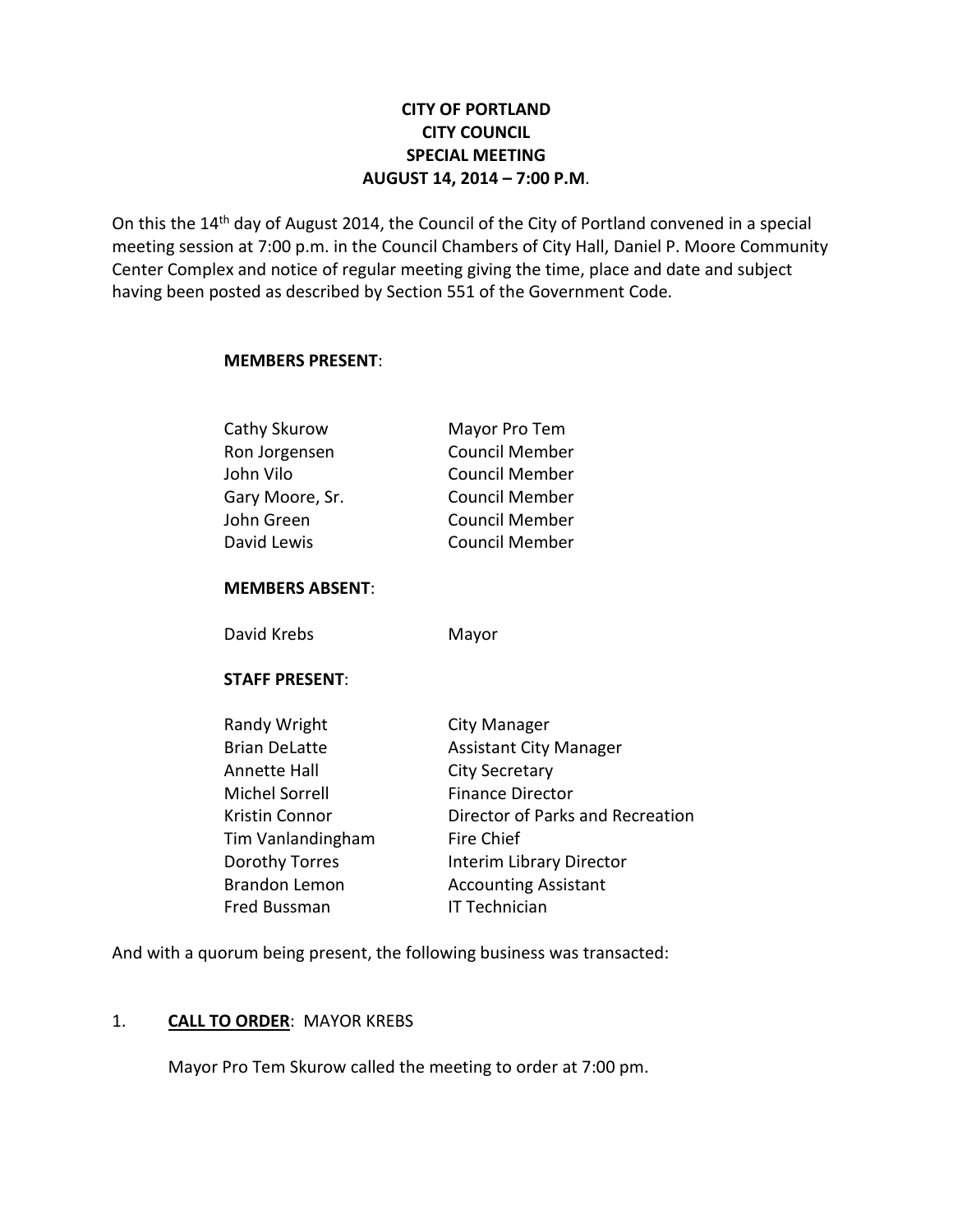**2. PUBLIC HEARING ON PROPOSED TAX INCREASE:** THE CITY COUNCIL WILL CONDUCT A PUBLIC HEARING TO SOLICIT COMMENTS FROM CITIZENS AND OTHER INTERESTED PARTIES CONCERNING A PROPOSED INCREASE OF TOTAL TAX REVENUES.

# **THE TAX RATE WILL RAISE MORE TAXES FOR MAINTENANCE AND OPERATIONS THAN LAST YEAR'S TAX RATE. THE TAX RATE WILL EFFECTIVELY BE RAISED BY 9.08 PERCENT AND WILL RAISE TAXES FOR MAINTENANCE AND OPERATIONS ON A \$100,000 HOME BY APPROXIMATELY \$50.00.**

Mayor Pro Tem Skurow opened the public hearing at 7:00 p.m. to solicit comments from citizens and other interested parties concerning a proposed increase of total tax revenues.

Director of Finance, Michel Sorrell explained that in accordance with Truth-in-Taxation laws, the City is required to hold two public hearings on the proposed ad valorem tax rate if it exceeds the lower of the effective tax rate or the rollback rate. The two public hearing dates are August 14, 2014 at 7:00 p.m. (City Hall) and August 19, 2014 at 7:00 p.m. (City Hall).

She then presented and reviewed the following:

# **FY 2014-15 Budget Highlights**

- The proposed budget is conservative and generally flat
- Increases to the budget are predominantly public safety and infrastructure
- Public safety enhancements include:
	- o 3 new firefighter to start May 2015
	- o 1 new dispatcher to start May 2015
- Infrastructure increases:
	- o A (\$5,000,000) and Street Rehabilitation (\$4,000,000)

#### **General Fund & Debt Service Fund**

#### **General Fund**

Projected Budget FY 2014 Proposed Budget FY 2015

| Revenues            | \$10,330,449 | Revenues          | \$10,637,484 |
|---------------------|--------------|-------------------|--------------|
| <b>Expenditures</b> | 10,309,975   | Expenditures      | 10,637,438   |
| Surplus/(Deficit)   | \$20,524     | Surplus/(Deficit) | \$56         |

# **Debt Service Fund**

Projected Budget FY 2014 Proposed Budget FY 2015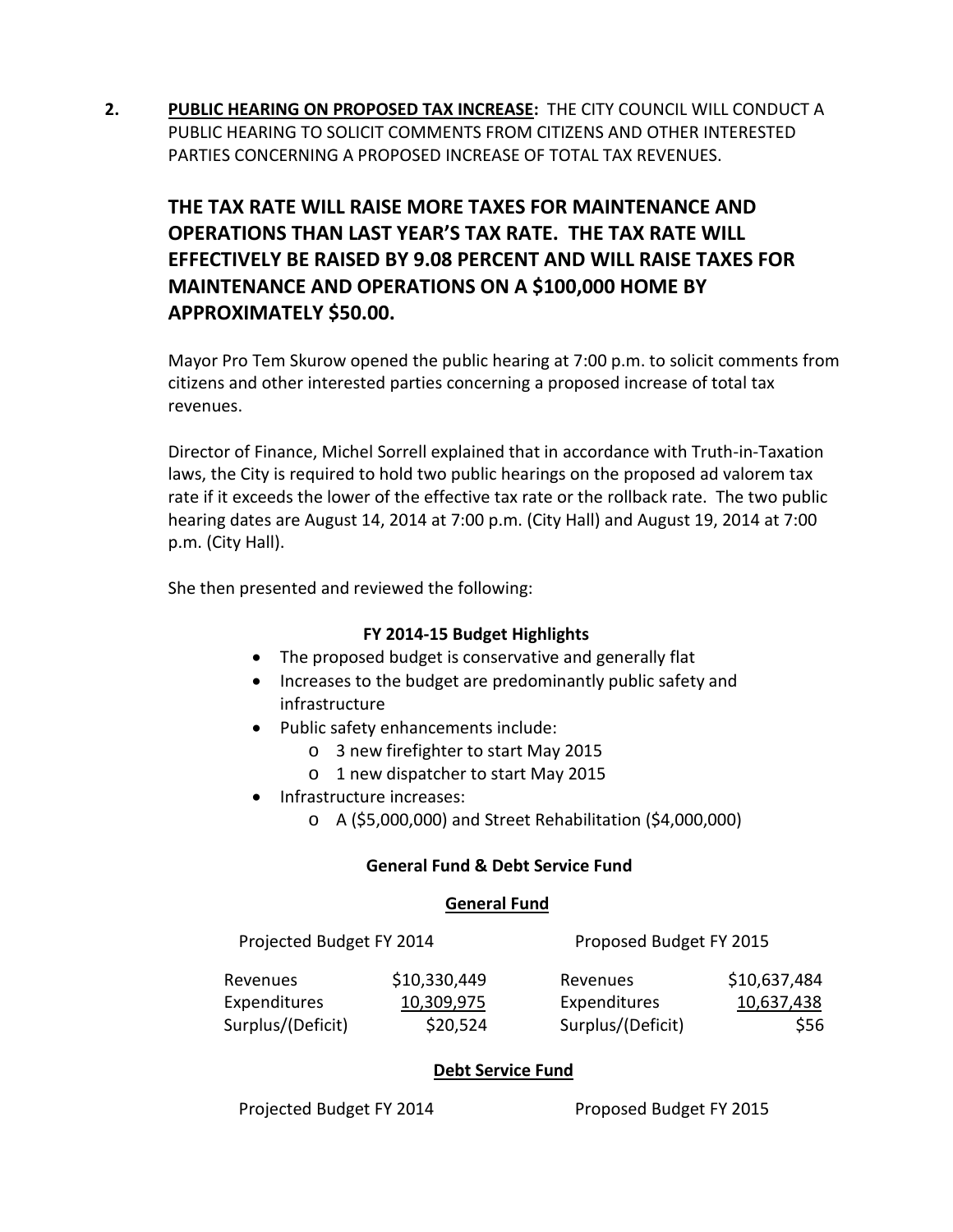| Revenues          | \$1, 248, 238 | Revenues          | \$1,760,804      |
|-------------------|---------------|-------------------|------------------|
| Expenditures      | 1,186,289     | Expenditures      | <u>1,752,723</u> |
| Surplus/(Deficit) | \$61,949      | Surplus/(Deficit) | 8,081            |

|                                       | 2014 Effective Tax<br>Rate (ETR) | 2014 Proposed<br><b>Tax Rate</b> | 2014 Rollback<br><b>Tax Rate</b> | 2013 Tax Rate<br>(Last Year) |
|---------------------------------------|----------------------------------|----------------------------------|----------------------------------|------------------------------|
| <b>General Fund</b><br>(M&O Rate)     | \$0.375827                       | \$0.425827                       | \$0.457556                       | \$0.440586                   |
| <b>Debt Service (I&amp;S</b><br>Rate) | 0.174803                         | 0.174803                         | 0.174803                         | 0.132170                     |
| <b>Total Ad Valorem</b><br>Tax Rate   | \$0.550630                       | \$0.600630                       | \$0.632359                       | \$0.572756                   |

The Proposed FY 2014-2015 Budget is predicated on the proposed tax rate as follows:

The proposed tax rate will generate approximately \$422,544 in additional tax revenue. The Debt Service (I&S) portion has increased by \$0.043, or 32.25%, due to the 2014 Series Street Bond Issue in the amount of \$5,000,000. This bond issue is for the Street Improvement Project Phase 9A & 9B. The debt service portion of the ad valorem tax rate, and resulting levy, are used to satisfy the debt service payments.

With no citizen participation, Mayor Pro Tem Skurow closed the public hearing at 7:06 p.m.

#### **3. ADJOURNMENT: MAYOR KREBS**

Mayor Tem Skurow adjourned the meeting at 7:06 p.m.

#### **NOTICE OF ASSISTANCE**

If you plan to attend this public meeting and you have a disability that requires special arrangements to be made, please contact City Secretary Annette Hall (361-777-4513 or [annette.hall@portlandtx.com\)](mailto:annette.hall@portlandtx.com) in advance of the meeting. Reasonable accommodations will be made to facilitate your participation. The City Hall is wheelchair accessible and specially marked parking spaces are located in front of its entrance. Special seating will be provided in the Council Chamber during the meeting.

# **BRAILLE IS NOT AVAILABLE**

Approved:

Cathy Skurow Mayor Pro Tem

\_\_\_\_\_\_\_\_\_\_\_\_\_\_\_\_\_\_\_\_\_\_\_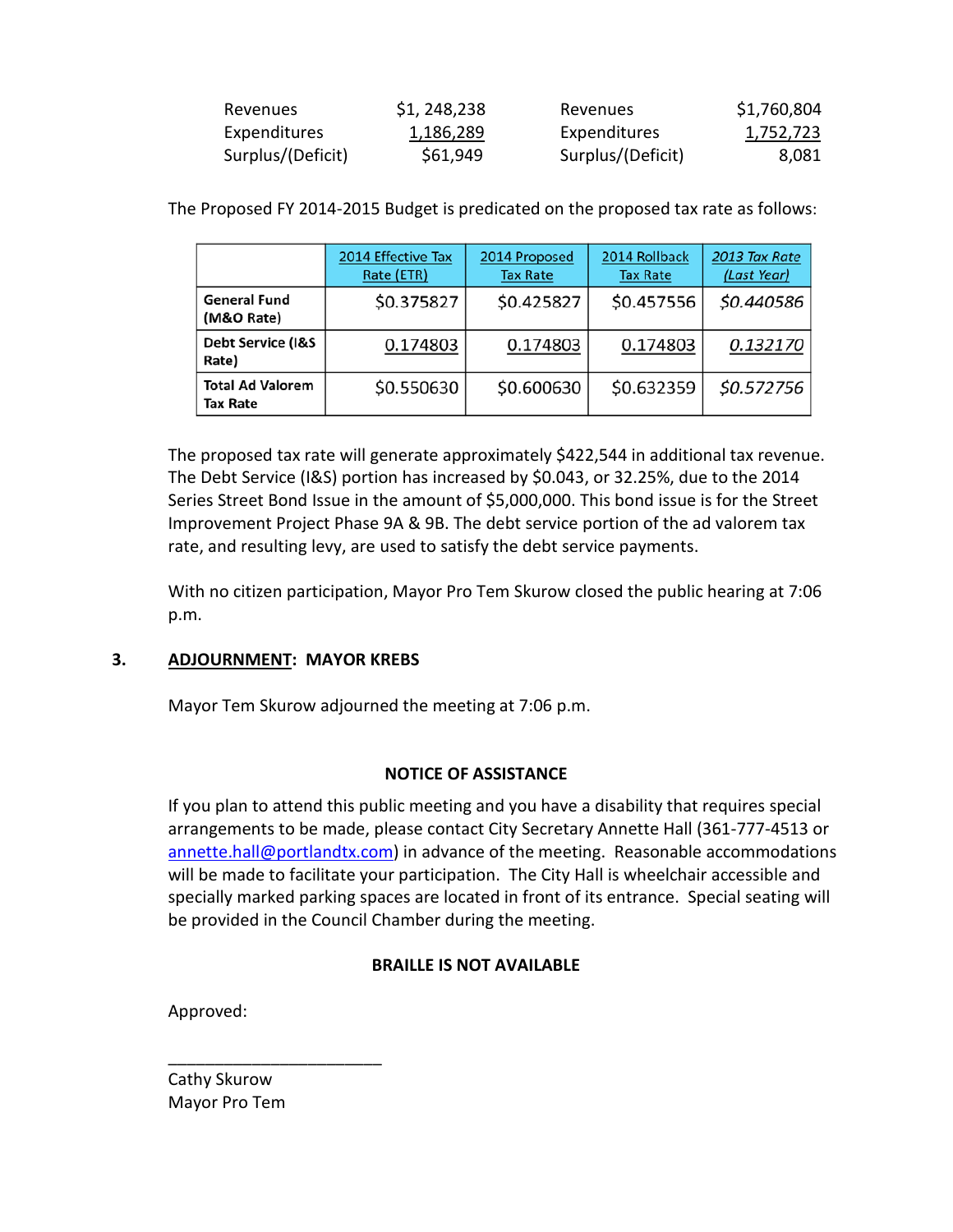Attest:

City Secretary

\_\_\_\_\_\_\_\_\_\_\_\_\_\_\_\_\_\_\_\_\_\_\_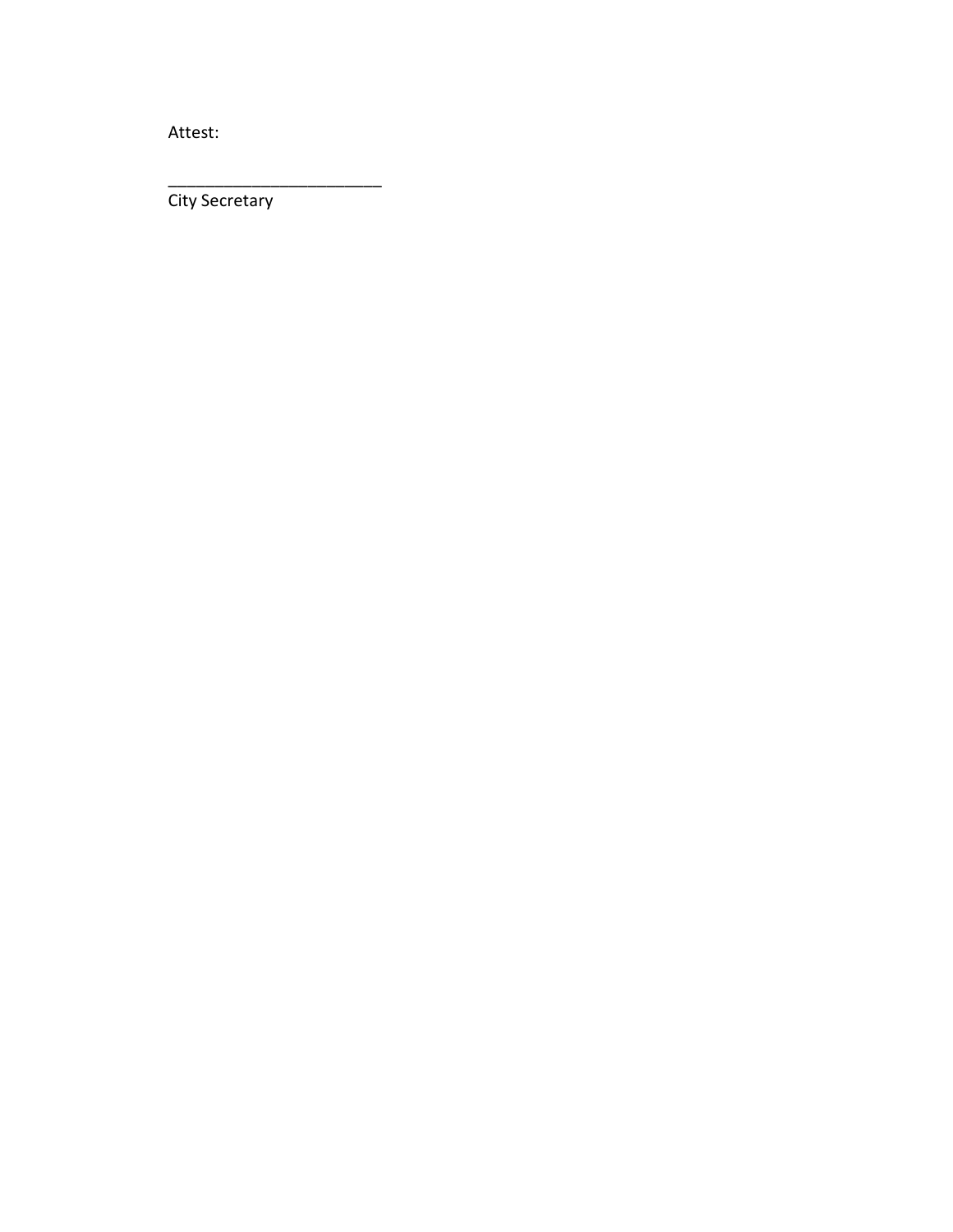

# **CITY COUNCIL ACTION ITEM**

| <b>AGFNDA TITLF</b> | <b>CONTRACT FOR EMERGENCY MEDICAL SERVICES</b><br>THE CITY COUNCIL WILL CONSIDER A CONTRACT FOR EMERGENCY<br>MEDICAL SERVICES WITH ALLEGIANCE AMBULANCE |
|---------------------|---------------------------------------------------------------------------------------------------------------------------------------------------------|
| <b>MEETING DATE</b> | 8/19/2014                                                                                                                                               |
| <b>DEPARTMENT</b>   | Administration                                                                                                                                          |
| <b>SUBMITTED BY</b> | Randy L Wright, City Manager                                                                                                                            |

#### **EXECUTIVE SUMMARY**

Guardian EMS has been acquired by Allegiance Ambulance. The change in company ownership requires a new contract.

#### **PRIOR ACTIONS OR REVIEWS**

The current contract for EMS services with Guardian EMS was executed on May, 2, 2007.

#### **DETAILS / STAFF ANALYSIS**

Guardian EMS has been acquired by Lone Star Ambulance, LLC, dba Allegiance Ambulance. Under the terms of our contract with Guardian, the new owner must seek approval from the City for the change in ownership and the City may not unreasonably withhold approval of the change. We have taken the opportunity to reevaluate the contract and negotiate a number of minor changes and housekeeping changes that we believe will more clearly define procedures and improve service to the community.

Allegiance has already taken over non-emergency operations from Guardian and will coordinate a smooth transition of emergency 9-1-1 response upon execution of this contract with the City.

#### **ALTERNATIVES CONSIDERED**

None.

#### **FINANCIAL IMPACT**

The contract does not alter the existing funding subsidy for EMS services. The City will continue the subsidy to Allegiance Ambulance at \$169,500 per year. The contract includes an annual escalation clause tied to changes in the Consumer Price Index.

#### **ATTACHMENTS**

Proposed EMS contract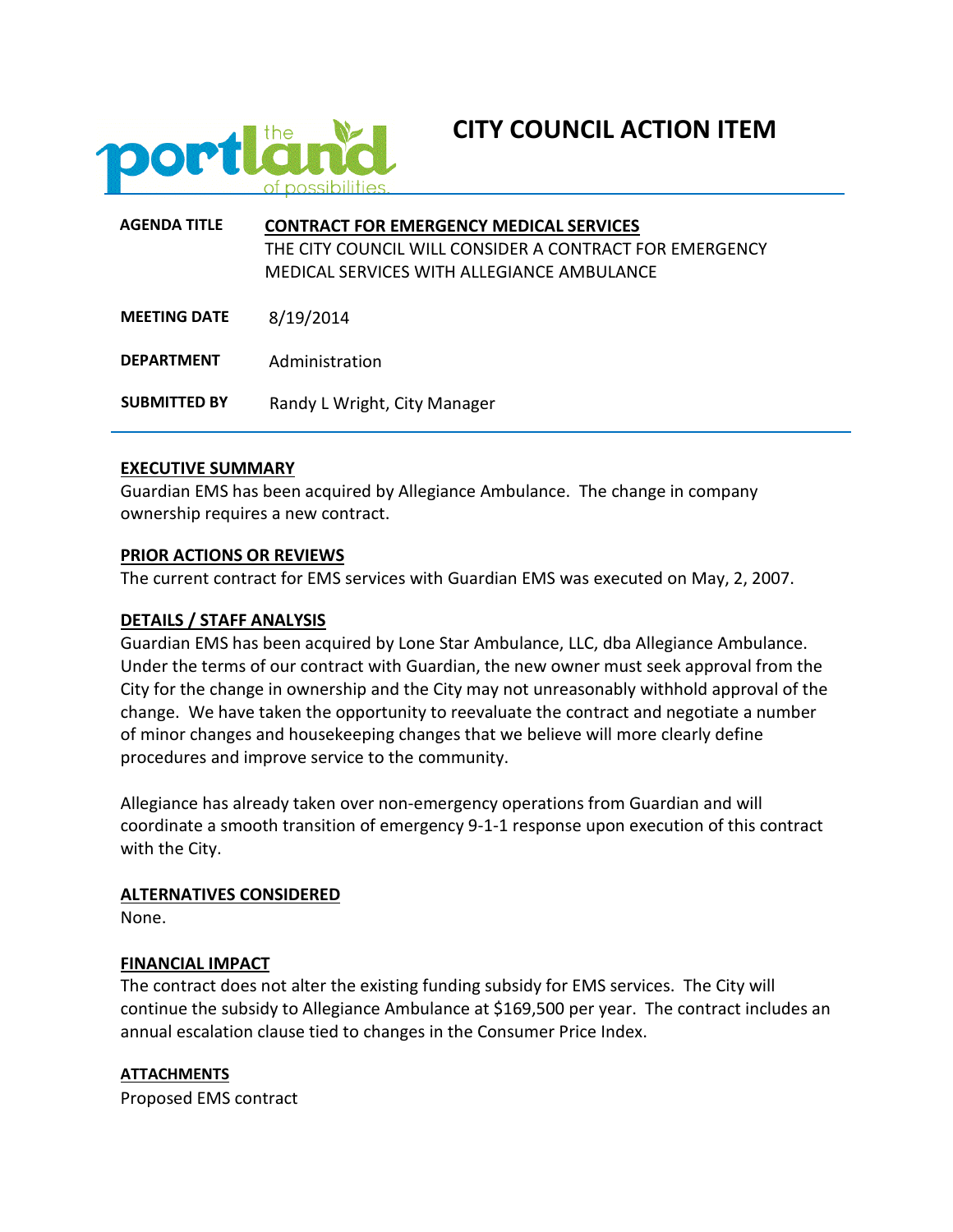# **RECOMMENDED ACTION**

Motion to authorize the City Manager to execute a contract with Allegiance Ambulance for emergency medical services for Portland.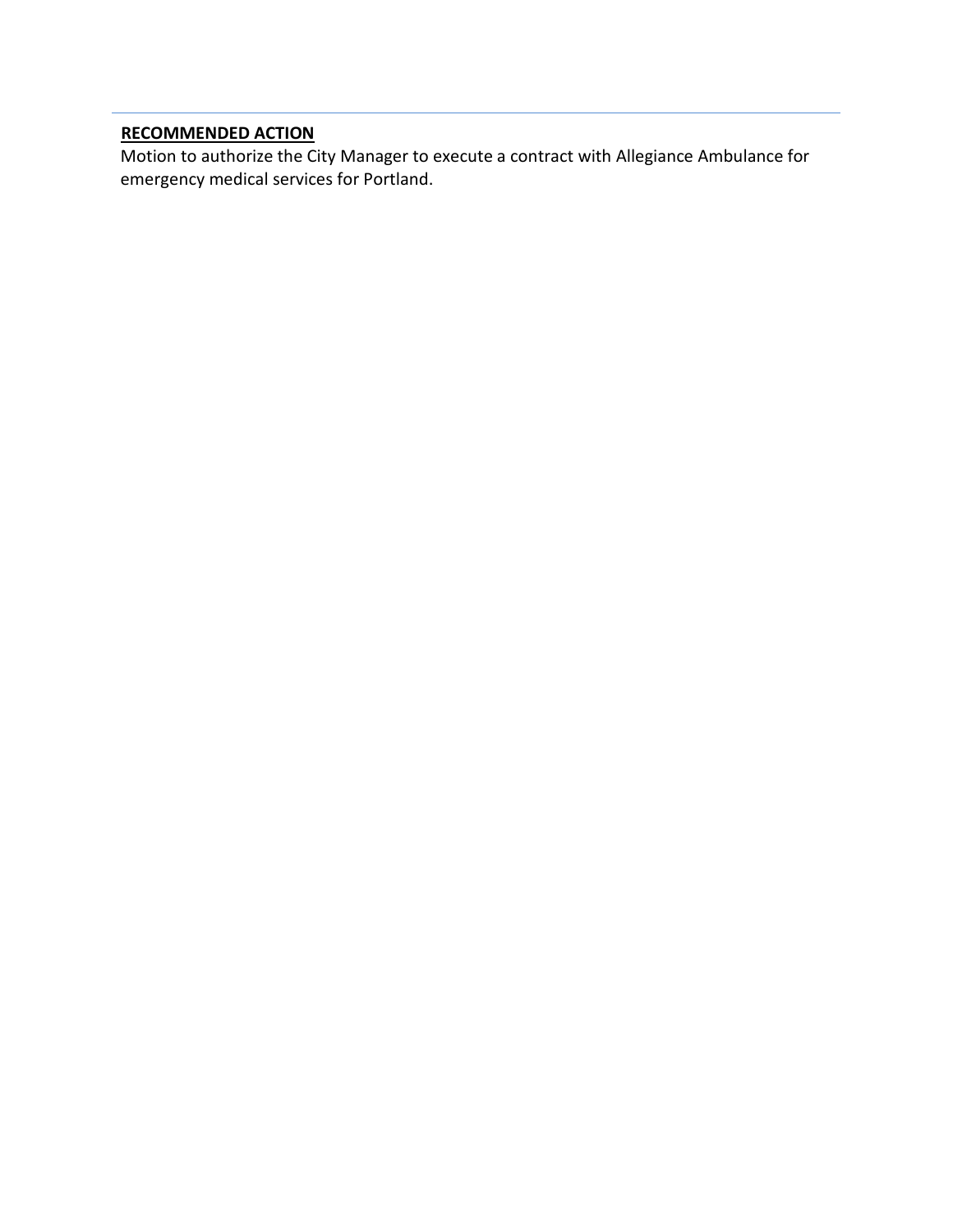# **MOBILE INTENSIVE CARE EMERGENCY AMBULANCE SERVICE CONTRACT**

| <b>STATE OF TEXAS</b>         |  |
|-------------------------------|--|
|                               |  |
| <b>COUNTY OF SAN PATRICIO</b> |  |

THIS CONTRACT is made and entered into by and between the City of Portland, Texas, hereinafter called CITY, and Lone Star Ambulance 1, LLC, dba Allegiance Ambulance, hereinafter called COMPANY.

#### **WITNESSETH**

**1.** This contract shall be for a period of five (5) years beginning at 8:00 a.m., and ending 7:59 a.m., \_\_\_\_\_\_\_\_\_\_\_\_\_\_\_\_, unless sooner terminated as herein provided.

#### **2. DEFINITIONS**:

- A. Field Personnel: All those employees of the COMPANY who have direct telephone or in-person contact with the public in the routine course of rendering the services which are the subject of this contract.
- B. Response Time: The total elapsed time between the moment COMPANY is notified of the call (i.e. "Time call received") and the moment the COMPANY'S responding unit arrives upon the scene of the emergency incident (i.e. "Time unit arrived").
- C. MICU or Mobile Intensive Care Provider: A provider that qualifies under Chapter 773 of the Health and Safety Code as a mobile intensive-care provider, that meets the requirements of an advanced life-support emergency medical services provider, and has personnel and sufficient equipment and supplies to provide cardiac monitoring, defibrillation, cardioversion, drug therapy, and two-way radio communication.
- D. Emergency Call: A request for ambulance service in which the element of time in transporting the sick, injured or wounded for medical treatment is essential to the health or life of such person.
- E. First Call: An emergency call assigned to the primary ambulance and crew at a time when they are not engaged on any other emergency call.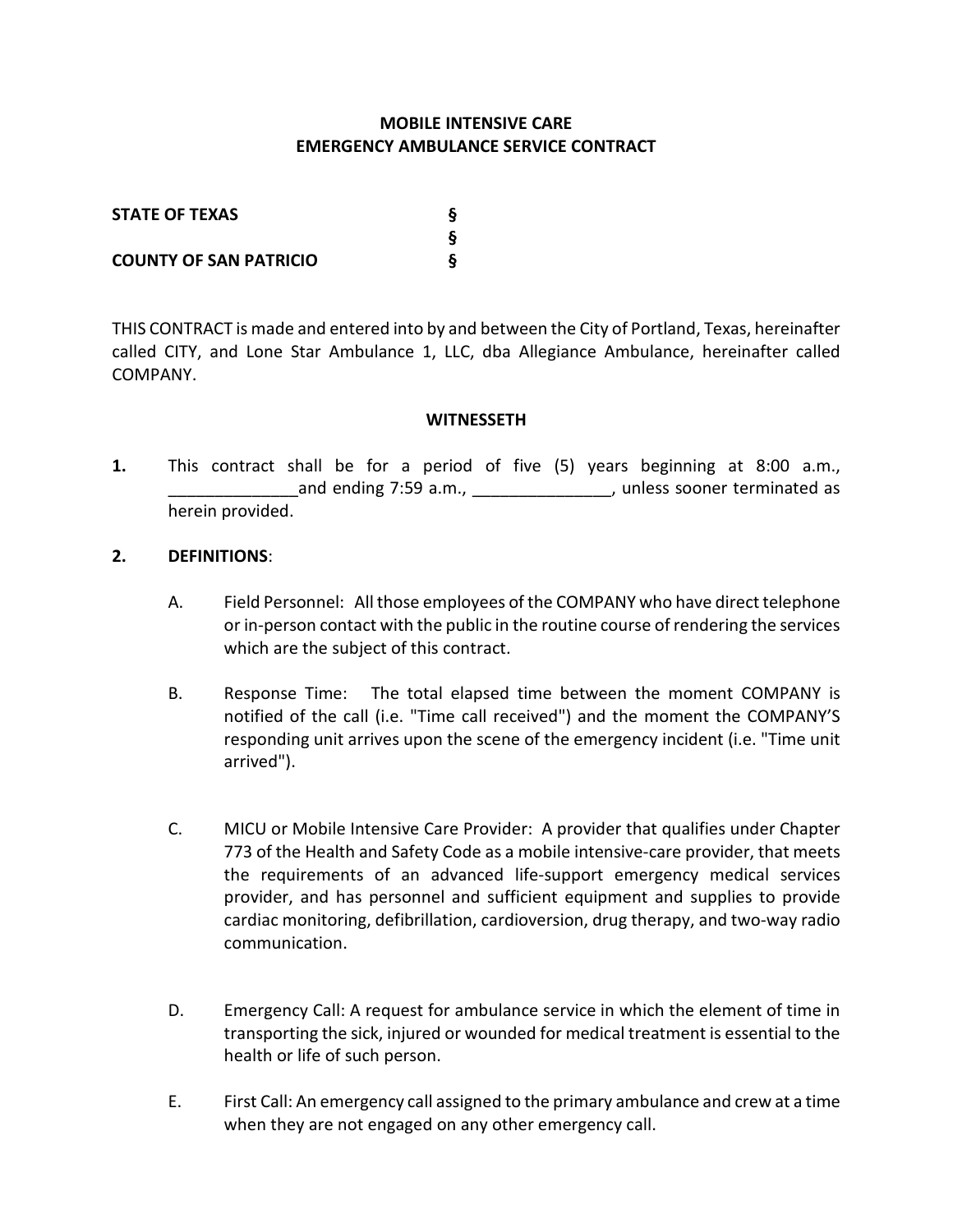F. Second Call: An emergency call received anytime the primary ambulance and crew are engaged on another call, treating a patient, transporting a patient, unavailable due to technical difficulties, or outside the city limits of Portland.

G. City Service Area: That area which includes both the incorporated limits of the City of Portland as well as those areas outside the corporate limits that lie within San Patricio County and for which the CITY has agreed to provide fire department and EMS responses in exchange for an established subsidy from San Patricio County.

**3. SCOPE OF SERVICES:** COMPANY hereby promises and agrees to render and perform the services of a Mobile Intensive Care Provider, under the terms and conditions of this contract, for the benefit of the CITY and its residents, and it shall be obligated to do so on all emergency calls for the general public in the City of Portland and within its extraterritorial area of responsibility.

The services provided for under this contract shall not include patient transfers to or from any rest home, clinic, hospital, convalescent home or other private institution which do not involve an emergency medical treatment which is immediately essential to the life or health of a person.

**4. CONSIDERATION FOR SERVICES:** As consideration for rendering the emergency ambulance service provided for in the contract, the CITY promises and agrees to pay COMPANY the sum of \$14,125.00 per month on or before the 10th day of each month during the contract period following the rendition of services and receipt of any required reports by CITY, and continuing until the 10th day of the month immediately following termination hereof for a total contract amount of \$169,500. Payments shall be made at PO Box 2775, Georgetown, Texas 78627.

In addition, CITY agrees to allocate to the COMPANY any proceeds derived from San Patricio County as subsidy for the CITY'S provision of EMS services to those areas outside the corporate city limits but within the city service area.

**Escalation of Subsidy:** During each January that this contract is in force, COMPANY may request an adjustment to the contract subsidy that is based upon the change in the U.S. City Average Consumer Price Index (CPI) for the previous calendar year. The adjustment shall not be more than three (3) percent and shall be calculated as the change between the CPI for December of the prior year and the CPI for January of the prior year.

**5. RADIO CONTROL PHYSICIANS:** COMPANY agrees to take the appropriate steps to provide safe and effective physician's directions of field procedures between COMPANY field personnel and emergency department physicians. This includes but is not limited to communication procedures, patient assessment techniques, standing orders, on-board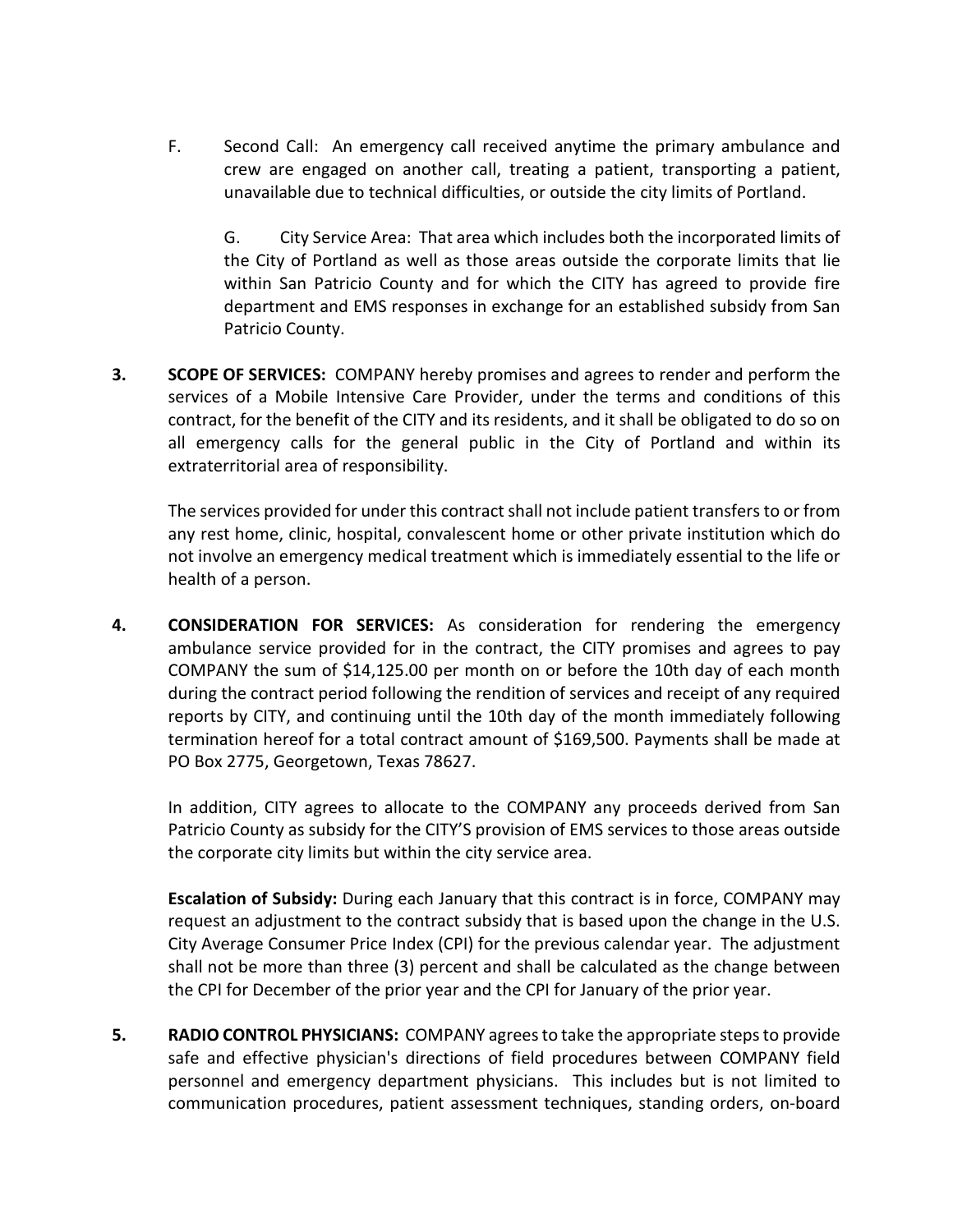equipment and supplies and recommended diagnosis as well as specific or problem oriented medical protocols.

**6. PUBLIC SAFEGUARDS:** COMPANY agrees that if, in the opinion of the CITY, the COMPANY fails to perform under this contract to the extent that public health and safety is endangered, then the CITY shall provide a safe, smooth and efficient takeover of field operations.

COMPANY agrees that if the City determines or discovers that the COMPANY has endangered or been determined to have been negligent in its care to patients or to citizens during its operation, then the CITY has the right to initiate an efficient takeover of field operations.

- **7. COMPANY BILLING AND COLLECTION ACTIVITIES:** COMPANY is authorized to charge for emergency ambulance service and supplies at rates commensurate with local custom and industry standards. CITY will not guarantee payment of such fees, nor will it do billing for COMPANY. COMPANY will be responsible for billing persons receiving service and fees shall be paid by persons receiving the service directly to COMPANY. COMPANY shall comply with all state and/or federal laws pertaining to billing for and collection of any fees generated under this contract. COMPANY agrees that its conduct of billing and collection activities and/or those billing and collection activities conducted on the COMPANY'S behalf must be lawful, humane, professional, and respectful.
- **8. RESPONSIBILITIES OF THE PARTIES:** The list provided below identifies primary responsibilities of COMPANY and CITY. In addition to those enumerated responsibilities, COMPANY agrees to conduct its operations using customary business and professional methods and standards not specifically included herein.
	- A. COMPANY employs and manages all ambulance personnel.
	- B. COMPANY provides or contracts for all employee in-service training.
	- C. COMPANY provides or contracts for maintenance and insurance of the equipment owned by the COMPANY that may be used within the City and provides copies of those contracts and insurance certificates to the CITY's Fire Chief.
	- D. COMPANY will, while using and occupying CITY properties or buildings, not damage or misuse facilities other than that attributable to normal wear and tear and shall maintain all occupied areas in a consistently clean and orderly manner. During the term of the contract, COMPANY may occupy designated areas of the James L. Bishop Fire Station including the day room and two (2) vehicle bays. Additional areas that may be available to COMPANY as well as the terms of dayto-day use shall be approved by the CITY'S Fire Chief.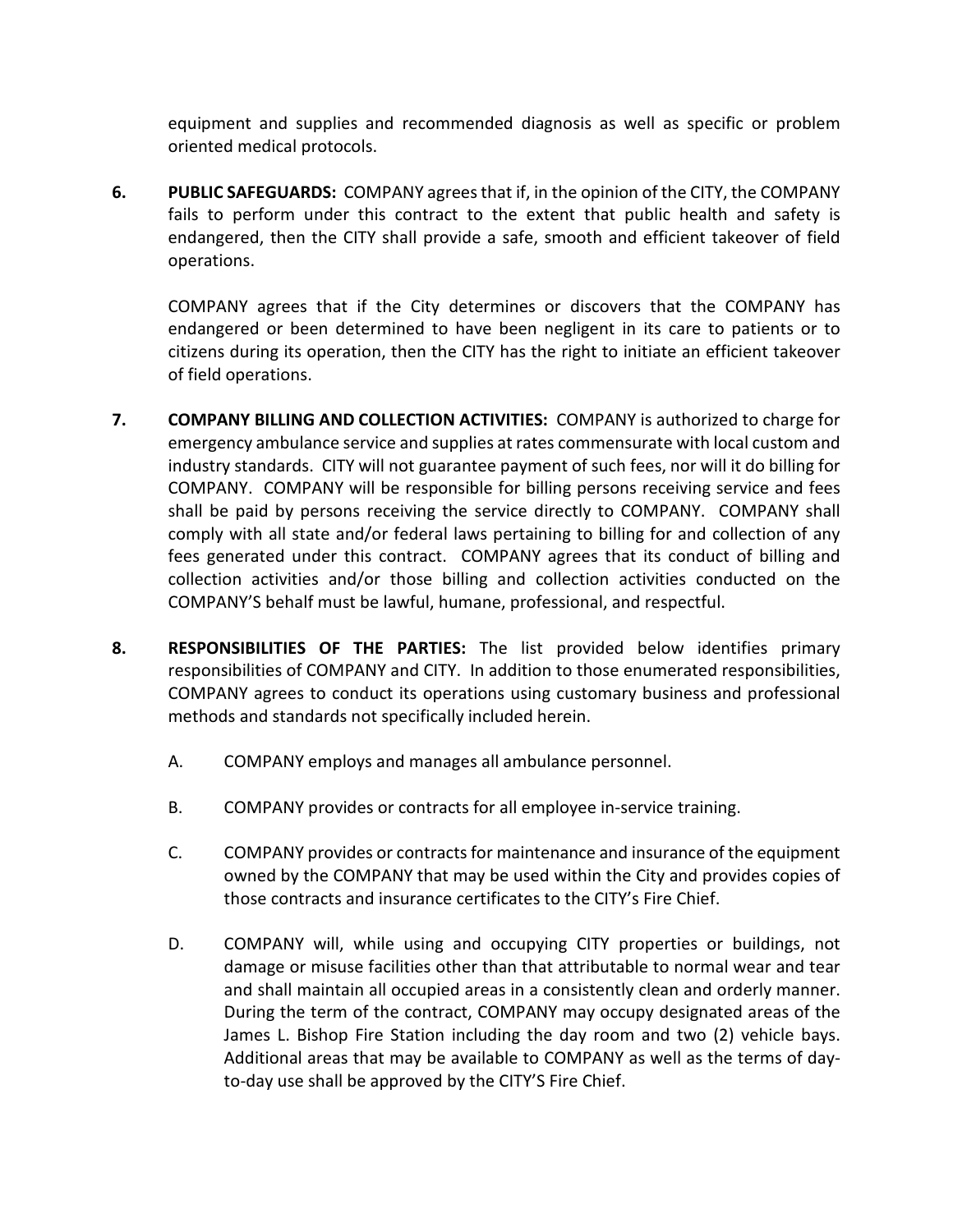- E. COMPANY operates ambulance system to meet all clinical response time standards.
- F. COMPANY negotiates and maintains hospital ambulance policies, patient "exchange" policies, equipment rotation programs and maintains good working relations with all other health care provider organizations and personnel.
- G. COMPANY establishes and maintains good working relationships and provides up to date protocols to all area first responder agencies to ensure continued first responder support and will provide the names of those agencies and current copies of any such protocols to the CITY's Fire Chief upon request.
- H. COMPANY utilizes vehicles that are operationally suitable and secures new or replacement ambulances as COMPANY deems necessary in order to comply with this contract.
- I. COMPANY keeps all its vehicles used in connection with this contract externally clean and internally sanitized, professionally marked, and free of visible damage or unusual wear.
- J. COMPANY establishes and maintains good working relationships with area law enforcement agencies.
- K. COMPANY may market transfer work and other ancillary services to improve its efficiency and to enhance its disaster response capacity.
- L. COMPANY shall make available professionally prepared pamphlets, brochures, circulars, and other documents as appropriate to advise the citizens residing in the service area of the level of service available, the types of services available, how to resolve complaints concerning service and the rates charged by COMPANY to provide services to the public.
- M. CITY may provide a limited number of radios to be used for communications with the Portland Police Department 9-1-1 dispatch center. The COMPANY will cooperate with the 9-1-1 system and be fully operational using the 9-1-1 system from the initial date of contract and continuously thereafter. COMPANY shall be responsible for any damage to equipment supplied by the CITY not attributable to normal wear and tear.
- N. At the COMPANY's request, CITY will provide COMPANY with an EMS talk group on the CITY'S 800 MHz trunking radio system. CITY will allow COMPANY to network with the radio system via its C-Soft software utilizing a VPN connection or through alternative methods.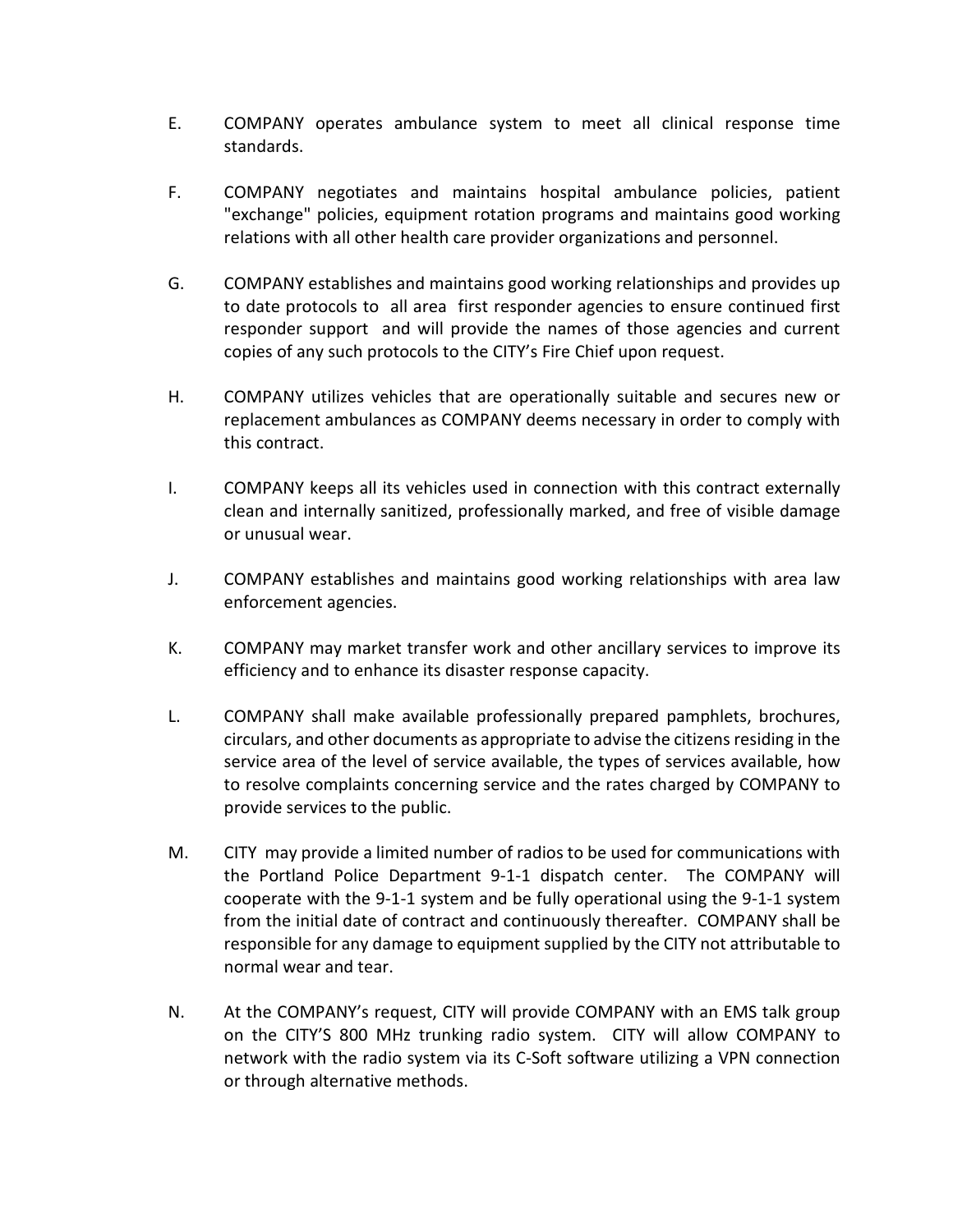- O. Within its technical capabilities, CITY shall transfer all telephone calls requesting EMS services to COMPANY'S call center for pre-arrival instructions utilizing COMPANY'S Emergency Medical Dispatch protocols.
- P. COMPANY ensures courteous and professional conduct of all office personnel and field personnel at all times.
- Q. COMPANY maintains neat, clean, and professional appearance of all personnel, equipment and facilities.
- R. COMPANY negotiates mutually beneficial support agreements with neighboring ambulance services, subject to approval by the CITY and will provide copies of any such agreements to the CITY's Fire Chief.
- S. COMPANY shall promote and maintain a good reputation through participation in published research and industry affairs, prompt response and follow-up to inquiries and complaints from any member of the news media, or from any citizen, leadership in community CPR programs, leadership and participation in such community activities as health fairs, school programs and business group meetings and meetings of community service organizations, and such. COMPANY shall keep personnel reasonably available for interviews with the representatives of the press and news media related to general COMPANY operations but will, without approval from the City Manager, refrain from releasing information to the news media about any incident under investigation by the CITY's police department or fire department.
- T. COMPANY participates actively in the medical audit process, provides special training and support to personnel found in need of special assistance in specific skills or knowledge areas, and provides additional clinical leadership by maintaining a current and extensive knowledge of developments in equipment and procedures throughout the industry and implements such developments when possible. The COMPANY will provide the CITY's Fire Chief with employee training records at least annually and upon request.
- U. COMPANY maintains appropriate state and local vehicle permits and personnel certifications and the Texas Department of State Health provider's license and shall provide copies of such permits, certifications and licenses to the CITY's Fire Chief.
- V. COMPANY shall advise the CITY in advance concerning financial implications or changes under consideration by the COMPANY.

W. COMPANY shall submit a quality assurance plan to the CITY'S Fire Chief outlining a comprehensive, on-going employee training and service assessment program designed to ensure continuous self-evaluation and service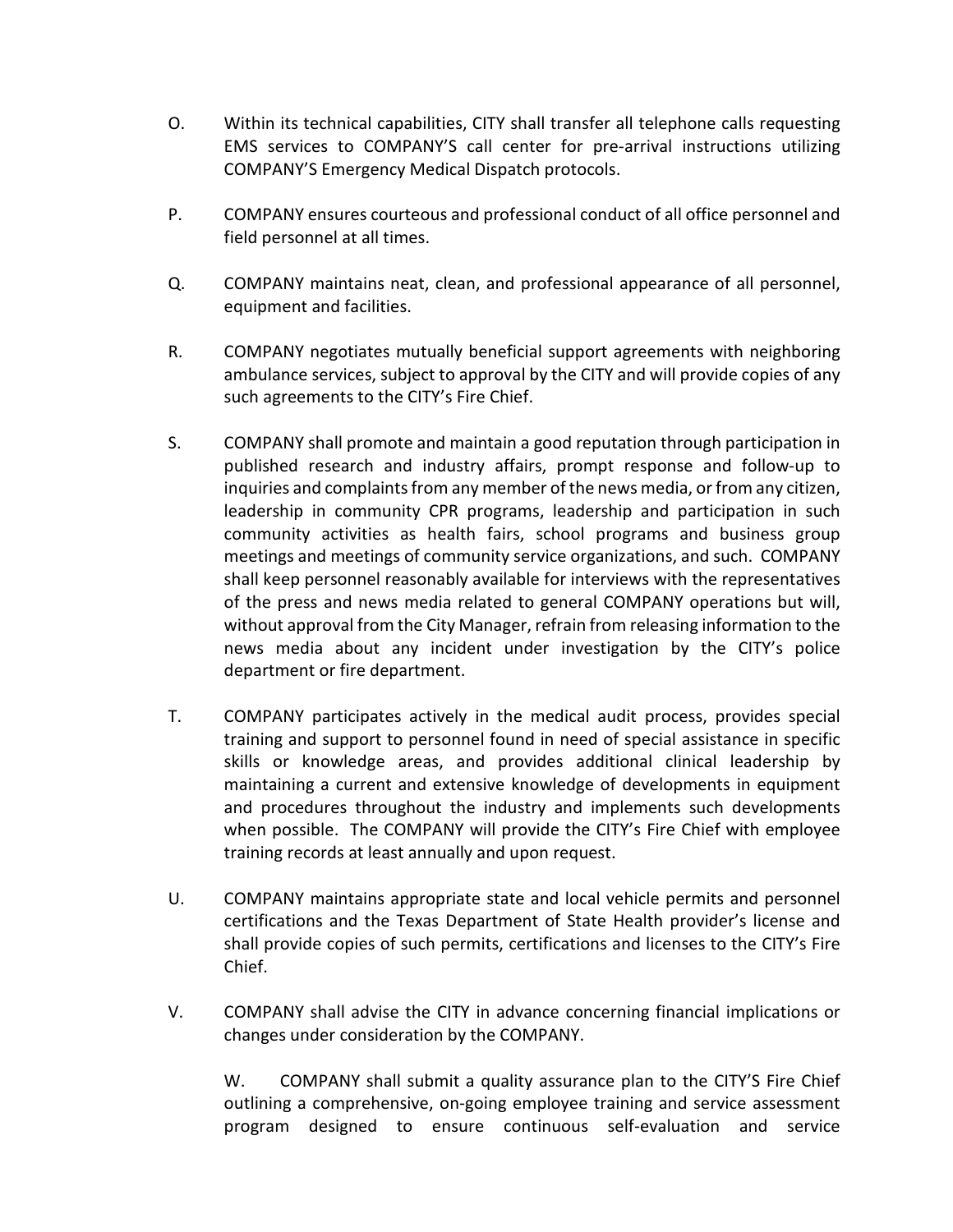improvements consistent with or exceeding industry standards. The COMPANY shall appoint and maintain a local Quality Assurance Director.

- X. Each MICU vehicle used by COMPANY in the provision of ambulance services under this contract shall carry all equipment necessary for the treatment and the transportation of children including child-sized backboards, splints, cervical splints, and other equipment as may be required from time to time by the medical director.
- Y. In addition to any electronic GPS equipment, each MICU vehicle used by the COMPANY to respond to emergency calls for the CITY shall carry on board an upto-date street map of the City of Portland and surrounding areas.
- Z. The COMPANY shall become an in-network, preferred provider for the CITY's employee health insurance plan: United Health Care Choice Plus;
- AA. COMPANY must meet with neighboring jurisdictions, Gregory VFD, Taft VFD, Ingleside VFD, Ingleside on the Bay VFD and Aransas Pass FD at least twice a year in order to establish and maintain a good working relationship and to ensure continued mutual aid support. COMPANY must also meet with above departments/jurisdictions EMS services for same purpose.
- **9. REASONABLE WORK SCHEDULES AND WORKING CONDITIONS:** COMPANY is expressly required to utilize reasonable work schedules, shift assignments and to provide adequate working conditions. COMPANY is expected to utilize management practices which ensure that field personnel working extended shifts, part-time jobs, voluntary overtime or mandatory overtime, are not exhausted to an extent which might impair judgment or motor skills. If events warrant such actions, the CITY'S Fire Chief may approve or establish rest standards for extended shifts and standards governing the use of back-to-back shifts as deemed necessary to protect patients from the possibility of error caused by exhausted field personnel. In the event such standards are developed by the CITY'S Fire Chief, they shall be agreed to by both the CITY and the COMPANY and shall not be considered an increase in standards eligible for compensation adjustments.
- **10. EQUIPMENT AND STAFF LEVELS:** COMPANY agrees to have a sufficient number of MICU ambulances, personnel and equipment available on a 24-hour basis to properly and efficiently answer and service all emergency calls that might arise within the CITY. At least one MICU ambulance and crew shall be located within the City of Portland. For purposes herein, the term "Sufficient number of ambulances" shall mean not less than one (1) fully staffed ambulance but may mean more than one as circumstances warrant. At a minimum, COMPANY agrees that at least one (1) EMT-Paramedic and one (1) EMT-Basic per ambulance, trained and certified to properly discharge the duties and responsibilities associated with a mobile intensive care emergency service, shall be on board COMPANY ambulances at all times when responding to any emergency call.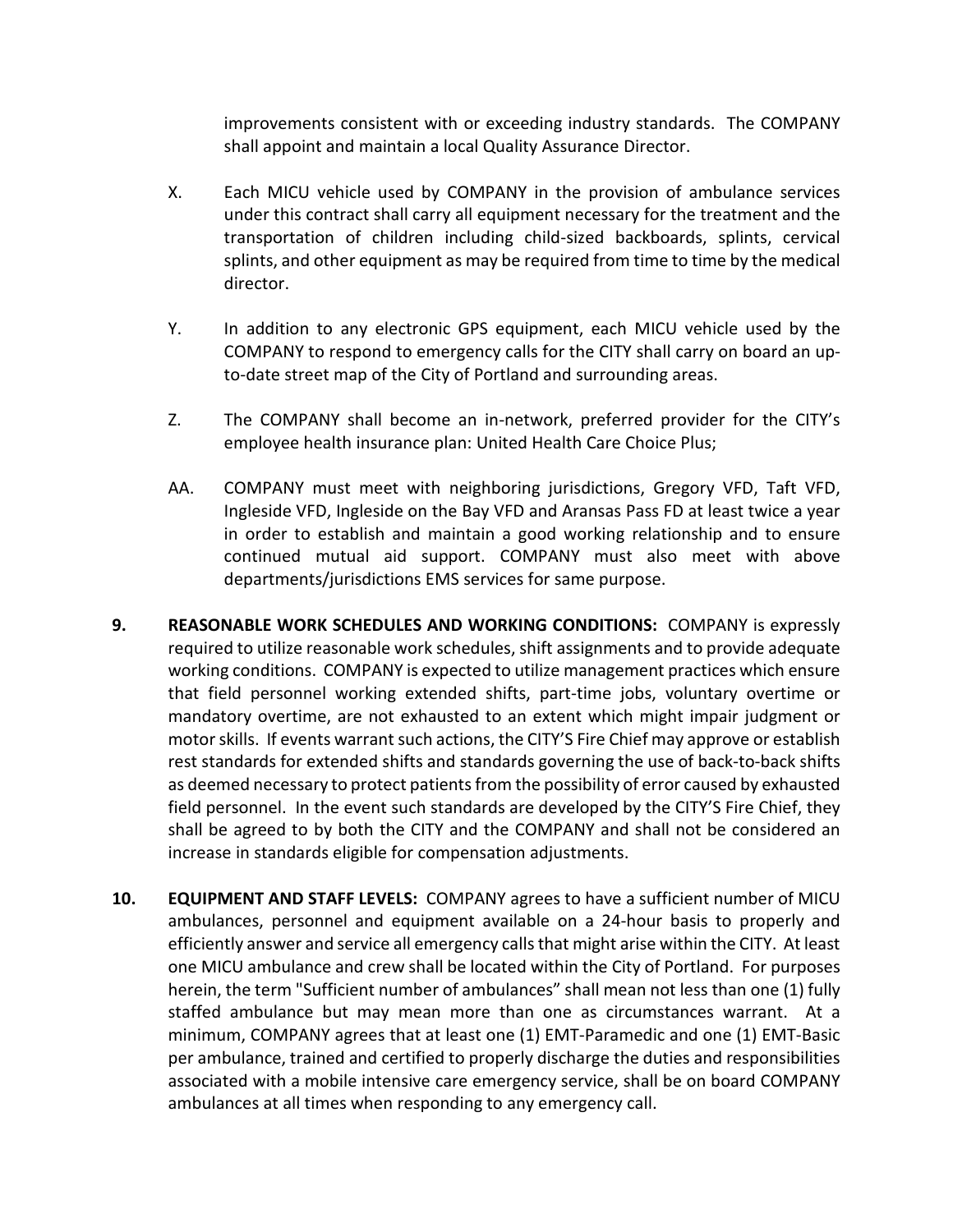**11. RESPONSE TIME:** COMPANY agrees that it will respond to emergency calls in a reasonable, safe and efficient manner, and in compliance with any state and local laws governing emergency vehicles. Additionally, in discharging its duty hereunder, COMPANY is fully cognizant and aware that CITY considers that time is of the essence in responding to an emergency call. COMPANY agrees to respond to calls for emergency service in the following manner:

| First Call Ambulance:  | 90% of all first calls in each calendar month<br>in less than five (5.0) minutes computed using a<br>fractile performance model.      |
|------------------------|---------------------------------------------------------------------------------------------------------------------------------------|
| Second Call Ambulance: | 90% of all second calls in each calendar month in less<br>than fifteen (15.0) minutes computed using a<br>fractile performance model. |

COMPANY's compensation will be reduced for failure to meet response time requirements as follows: For each 1% that COMPANY falls below response time requirement as outlined in this agreement, 5% will be deducted from the subsidy such that at 79% response time performance, COMPANY receives no subsidy.

The CITY'S Fire Chief may waive some or all response requirements or may exempt COMPANY from response time requirements for certain types of calls or periods of time including periods of severe weather, during unusual system overloads, or during declared disasters.

# **12. VEHICLE AND EQUIPMENT STANDARDS:**

- A. All motor vehicles used for the purpose of providing ambulance service hereunder shall be designed and constructed to transport ill, sick, or injured persons in comfort and safety and shall be maintained in clean, sanitary, and first class mechanical condition at all times and comply with any applicable State of Texas standards for ambulances.
- B. All mechanical, safety, and special equipment shall be subject to inspection at any time by representatives of the CITY.
- C. No ambulance that has been substantially damaged or altered shall be again placed in service until it has been reinspected.
- D. Under this contract, the COMPANY shall be responsible for furnishing all maintenance of vehicles and on board equipment and facilities used by the COMPANY in performance of this work unless otherwise stated.
- **13. DISASTER ASSISTANCE AND MUTUAL AID RESPONSIBILITIES:** During a declared disaster, locally or in a neighboring jurisdiction, the normal course of business shall be interrupted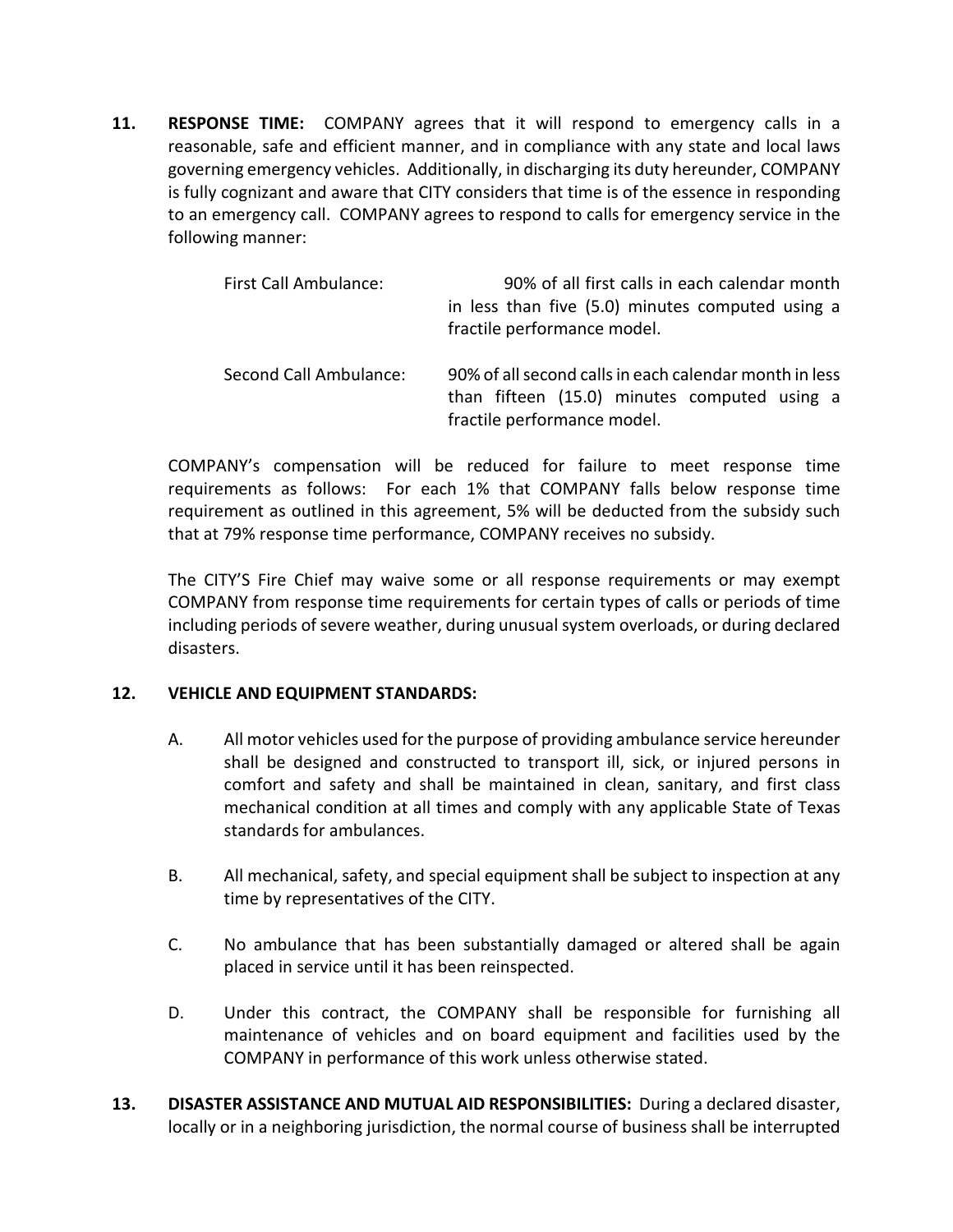from the moment the disaster situation is made known to the COMPANY by the CITY'S designated representative. COMPANY shall then, as provided for in approved disaster plans and protocol commit such resources as are necessary and appropriate given the nature of the disaster. At the scene of such disasters, the COMPANY'S personnel shall perform in accordance with disaster protocol established by that community. When the disaster assistance has been terminated, COMPANY shall resume normal operations as rapidly as practical considering exhaustion levels of personnel, need for restocking, etc. During the course of the disaster, COMPANY shall use best efforts to provide local emergency coverage, and shall suspend non-emergency transport work as necessary. This shall not prevent the COMPANY from conducting transport work so long as one MICU ambulance and crew remains in Portland for use in emergency service. Normal mutual aid calls rendered by the COMPANY shall be performed in accordance with approved mutual aid agreements. The COMPANY shall manage any response to such aid requests in a manner which does not jeopardize COMPANY'S ability to render reliable services under this contract.

- **14. DATA COLLECTION AND REPORTING REQUIRED:** Under this contract, COMPANY'S data collection and reporting systems shall meet the following minimum standards:
	- A. COMPANY shall convey to the CITY system status plan changes at least thirty (30) days in advance of implementation of such changes.
	- B. COMPANY shall see that all contractor's employees are appropriately certified at both the state and local levels and at least semi-annually shall furnish to the CITY documentation of same, as well as records of participation in quality assurance and in-service training programs.
- **15. OUTSIDE WORK:** COMPANY shall not be prohibited from doing outside work (i.e. long distance transfer work, non-emergency work, interhospital transfers, wheelchair transportation, special events coverage, VA contract work, etc.) either within or outside COMPANY'S primary area of responsibility, provided:
	- A. COMPANY'S method of producing such services are designed to enhance COMPANY'S peak load capacity, disaster readiness and overall efficiency and do not detract from emergency service responsibility under this contract. COMPANY may not utilize the first call emergency ambulance and crew as described in Paragraph 15 unless and until a similarly staffed, equipped and capable unit is in position within the service area and ready to respond to 9-1-1 calls.
	- B. The COMPANY shall not be involved in any activities that violate any federal, state or local law regulations or ordinances or any activity that brings discredit to or damages the image of the CITY as determined by the CITY'S Fire Chief. Any such activities found to have occurred or been engaged in by COMPANY or any employees of the COMPANY shall constitute a breach of this agreement.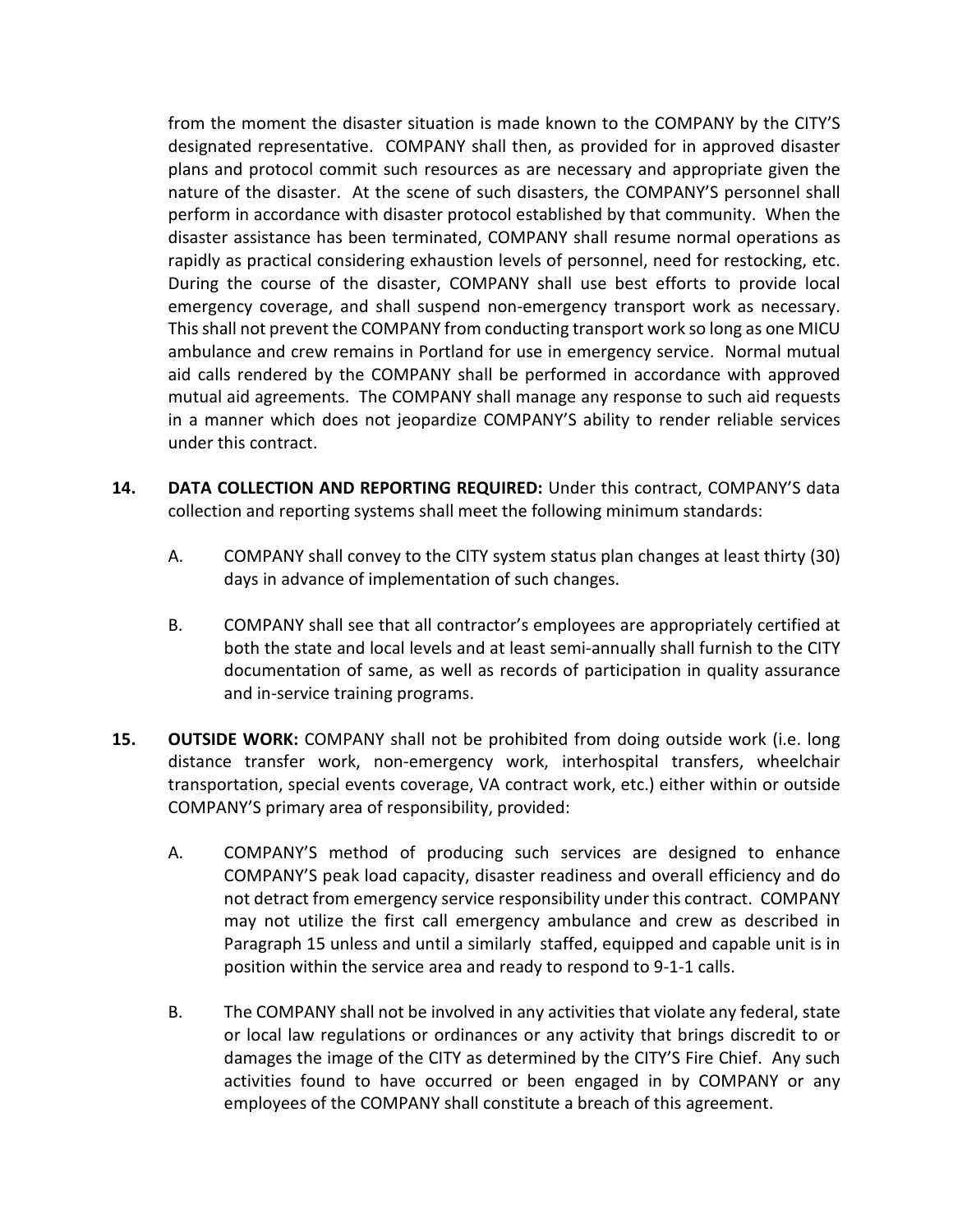- **16. COMPLIANCE WITH APPLICABLE LAWS, RULES AND REGULATIONS**: All services furnished by the COMPANY under this contract shall be rendered in full compliance with all applicable federal, state and local laws, rules and regulations. It shall be the COMPANY'S sole responsibility to determine which laws, rules, and regulations apply to the services rendered under this contract, and to maintain compliance to those applicable standards at all times.
- **17. INSURANCE AND INDEMNIFICATION:** At all times during the term of this contract, and throughout any extension periods, the COMPANY shall obtain and pay all premiums for and furnish memoranda of insurance to the CITY for insurance as specified within this document. Other parties shall furnish the CITY with a certificate of insurance indicating that the types and amounts of insurance required under this contract are in full force and effect and that the insurance carrier shall give the CITY thirty (30) days written notice of any cancellations, charge, termination, failure to renew, or renewal or any change in coverage of any such policy or policies reflected on said certificate.
	- A. COMPANY HEREBY AGREES AND SHALL INDEMNIFY AND HOLD HARMLESS THE CITY AND ITS INDIVIDUAL EMPLOYEES, OFFICERS, AND ELECTED OFFICIALS FROM CLAIMS ARISING IN THE COURSE OF COMPANY'S CONDUCT OF OPERATIONS UNDER THIS CONTRACT. COMPANY SHALL ALSO OBTAIN AND MAINTAIN DURING THE TERM OF THE CONTRACT WORKERS COMPENSATION INSURANCE AS PRESCRIBED BY THE LAW OF THE STATE OF TEXAS.
	- B. All such insurance shall be furnished by an insurance carrier appropriately licensed to write such policies, and acceptable to the CITY.
	- C. Malpractice insurance furnished under this policy shall be on "occurrence" type of policy rather than a "claims made" type of policy. That is, as long as the incident occurred during the policy period, coverage shall be provided no matter when the claim is made, even if the claim is made several months or years after the actual event took place or after the contract expired.
	- D. No ambulance vehicle shall be operated in the CITY unless there is coverage at all times in full force and effect as required by law as follows:
		- 1. Public vehicle liability insurance in an amount required by state law.
		- 2. Risks and Limits of Liability. The insurance, at minimum, must include the following coverage and limits of liability:

a. Ambulance Malpractice, Bodily Injury and Property insurance in an amount of not less than One Million Dollars (\$1,000,000) for each claim.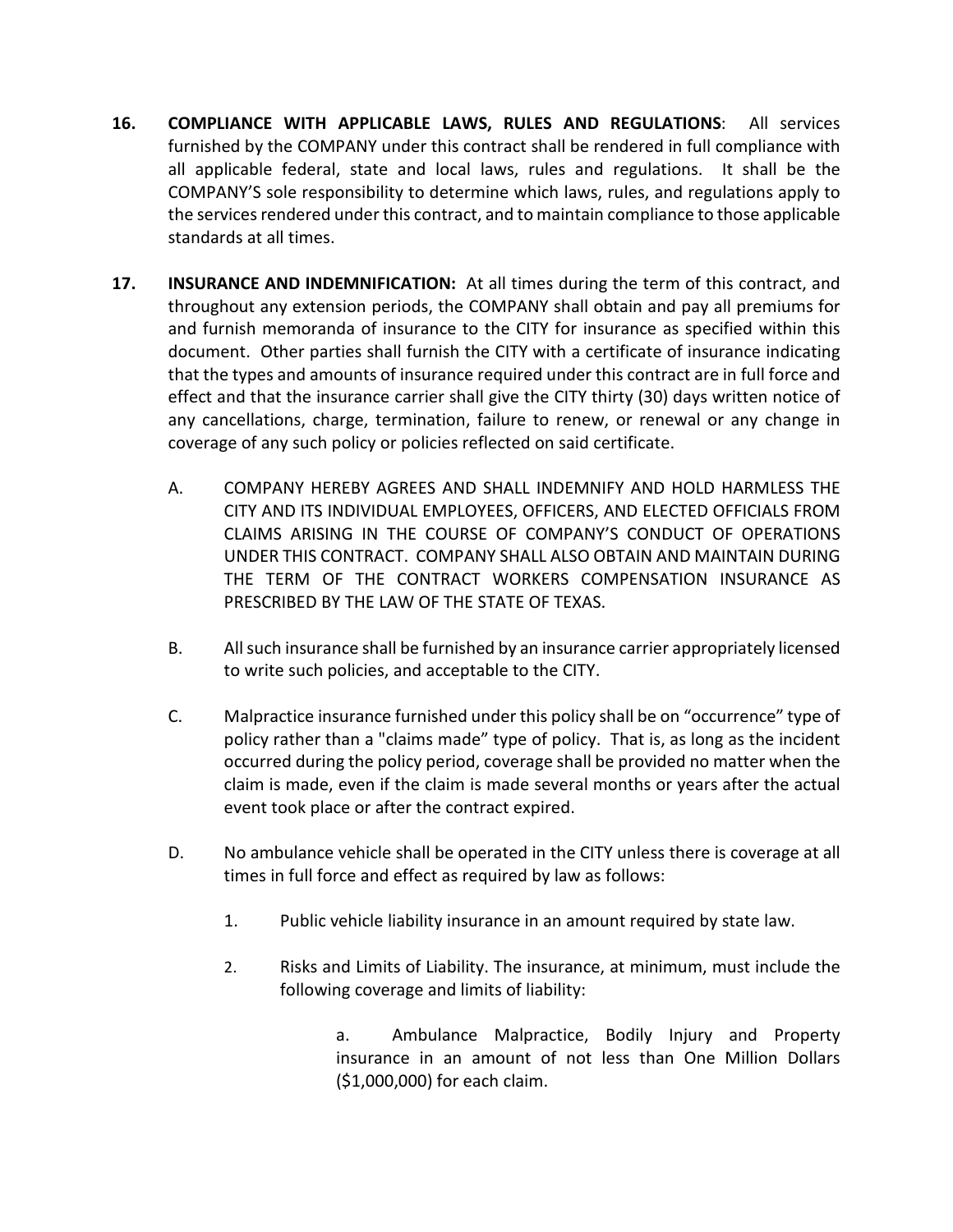b. A One Million Dollars (\$1,000,000) umbrella policy providing additional coverage to all underlying liabilities.

- c. Automobile Liability Bodily Injury and Property Damage Combined Single Limit of One Million Dollars (\$1,000,000)
- d. Uninsured/Underinsured Statutory Motorist.
- 4. Such insurance policies required herein as well as declarations pages and certificates of insurance shall be submitted to the CITY'S legal counsel for approval prior to signing the contract. Satisfactory evidence that such insurance is at all times in force and effect shall be furnished to the CITY'S legal counsel in such form and at such times as he may specify.
- 5. Every insurance policy required shall extend for the period to be covered by the license granted COMPANY for the ambulance service, and the insurer shall be obligated to give not less than thirty (30) days written notice to the CITY and designated representative of the CITY before any cancellation or other termination date.
- 6. The cancellation of any policy required herein shall automatically revoke and terminate the contract for ambulance service granted by the CITY unless another insurance policy complying with the insurance section provision shall be provided and be in full force and effect at the time of such cancellation or termination.
- 7. COMPANY shall cause each insurance policy required herein to name the CITY as an additional insured along with its individual employees, officers, and elected officials.
- **18. NON-TRANSFERABLE CONTRACT:** This contract shall not be assigned or transferred without the express written permission of the CITY. Similarly, any change in ownership of the COMPANY shall be considered a form of assignment of this contract and must be approved by the CITY, provided, however, that the CITY shall not unreasonably withhold its approval of such change in ownership.
- **19. LOSS OF CONTRACT:** COMPANY understands and accepts that a loss of this contract in a future bid cycle or upon involuntary termination means the loss of all business and authority granted pursuant to this contract.

# **20. LAME DUCK PROVISIONS:**

A. Should the COMPANY fail to win the bid in a subsequent bid cycle, the CITY shall depend on the COMPANY to continue provision of all services required under this contract until the subsequent winning bidder takes over. During such periods of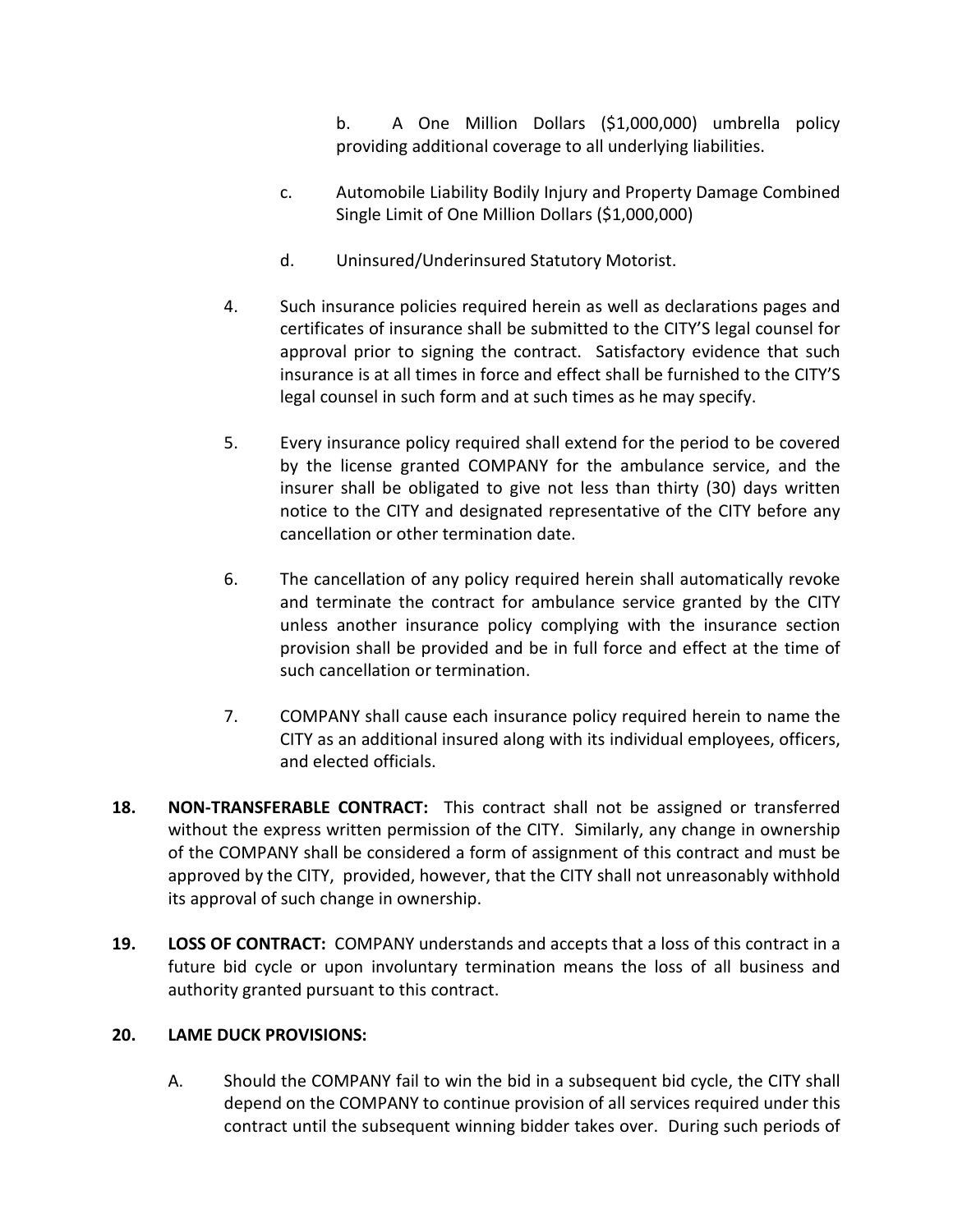time, the COMPANY shall continue all operations essentially at the same level of effort and level of performance as were in effect prior to the award of the subsequent bid to a competing bidder, and COMPANY shall specifically be prohibited from making any changes in COMPANY'S method of operation which could reasonably be considered to be aimed at cutting COMPANY'S operating cost to maximize profits during the final stages of the contact.

- B. Any deterioration in quality of level of service during such "lame duck" period or unusual reduction in the labor force, management staff, or quality of in-service training efforts, or any other substantial reduction in effort during the "lame duck" period as compared with the previous months of operation, may be viewed as an attempt by the COMPANY to engage in excessive profit taking during the "lame duck" period, and the CITY, at its option, may calculate the value of such reduction and may deduct the amount of such values from the CITY'S final payments to COMPANY.
- C. COMPANY shall in no way penalize or bring personal hardship to bear upon any of its employees who may apply for work with a competing bidder in future bid cycles, and shall specifically allow, without penalty, its employees to sign contingent employment agreements with competing bidders at the employee's discretion. In submitting a bid proposal under this contract, COMPANY expresses its understanding, acceptance, and endorsement of this provision.
- **21. COOPERATION WITH LOCAL LAW ENFORCEMENT AGENCIES AND FIRE DEPARTMENTS:** COMPANY shall seek and offer cooperation from local law enforcement agencies to establish standardized procedures for providing emergency services at the scene of auto accidents and other incidents. COMPANY shall cooperate fully in furnishing emergency standby coverage as requested by law enforcement agencies and fire departments during events where firefighters or law enforcement personnel may be subject to injury. Such standby coverage may be furnished utilizing already on-duty ambulance units and shall be furnished without additional compensation to COMPANY.
- **22. AUDITS AND INSPECTIONS:** At any time during normal business hours and as often as may reasonably be deemed necessary, CITY representatives may observe COMPANY'S operations and COMPANY shall make available to the CITY for its examination its records with respect to all matters covered by this contract, and the CITY may audit, examine, copy, and make excerpts or transcriptions from such records and may make audits of all contracts, invoices, materials, payrolls, inventory records, records of personnel daily logs, conditions of employment and other data related to all matters covered by this contract. CITY representatives may, at any time, and without notification, directly observe COMPANY'S operation of any maintenance facility, ambulance station or post location provided, however, that in exercising this right to inspection and observation, CITY observation representatives shall conduct themselves in a professional and courteous manner, shall not interfere in COMPANY'S duties and shall at all times be respectful of COMPANY'S employer/employee relationships.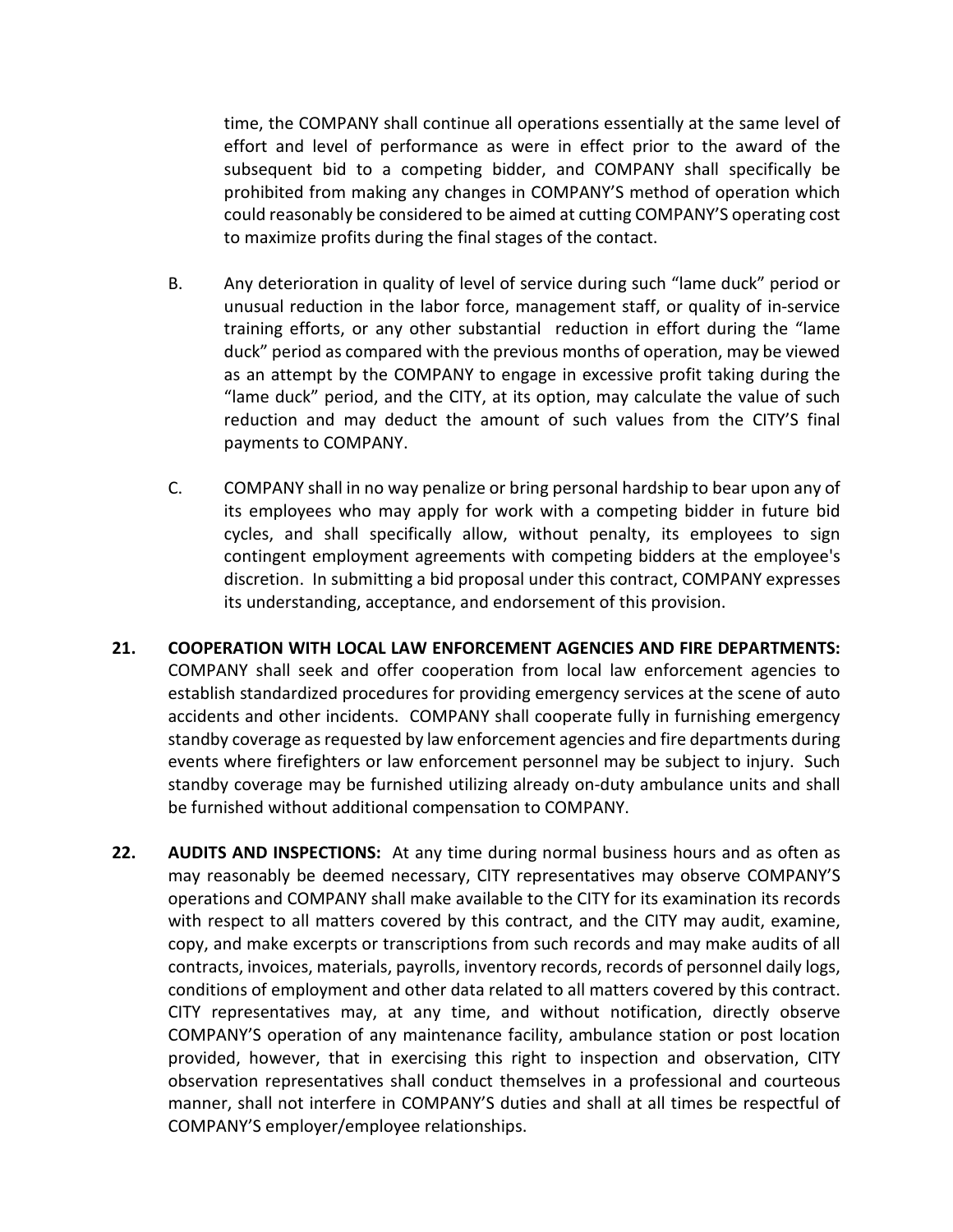- **23. RIGHTS AND REMEDIES NOT WAIVED:** The COMPANY agrees and guarantees that the work herein specified shall be completed without further compensation than that provided for in this contract and that the acceptance of award herein and the payment therefore shall not be held to prevent maintenance of an action for failure to perform such work in accordance with the contract. In no event shall any payment by the CITY hereunder constitute or be construed to be a waiver by the CITY of any breach or of any default existing and shall in no way impair or prejudice any right or remedy available to the CITY with respect to such breach or default.
- **24. SUSPECTED OR KNOWN CHILD OR ELDERLY ABUSE:** If any employee of COMPANY suspects a child or an elderly person to have been or knows of a child or elderly person to have been abused, such suspected or known child or elderly abuse shall be reported within 24 hours to local law enforcement agencies and the Texas Department of Family and Protective Services.
- **25. DEFINITIONS OF MAJOR BREACH AND PROVISIONS FOR EMERGENCY TAKEOVER:** Conditions and circumstances which constitute a major breach of contract by the COMPANY shall include but not be limited to the following:
	- A. Failure of the COMPANY to operate the ambulance service system in a manner which enables the CITY and the COMPANY to remain in substantial compliance with the requirements of all applicable federal and state laws, rules and regulations. Minor infractions of such requirements shall not constitute a major breach of this contract.
	- B. Willful fabrication or falsification of information supplied by the COMPANY during the bid process or during the term of this contract.
	- C. Willful fabrication or falsification of data supplied to the CITY during the course of operations, including by way of example and not by way of exclusion, dispatch data, response time data, financial data, erroneous information designation to enhance COMPANY'S apparent performance, or falsifications or fabrications of any other data required under this contract.
	- D. Deliberate, excessive, and unauthorized scaling down of operations to the detriment of performance during a "lame duck" period.
	- E. Failure to maintain vehicles and equipment in accordance with good maintenance practices and/or the requirements included herein.
	- F. Failure to cooperate with and assist the CITY in establishing, operating, and maintaining a formal complaint resolution procedure.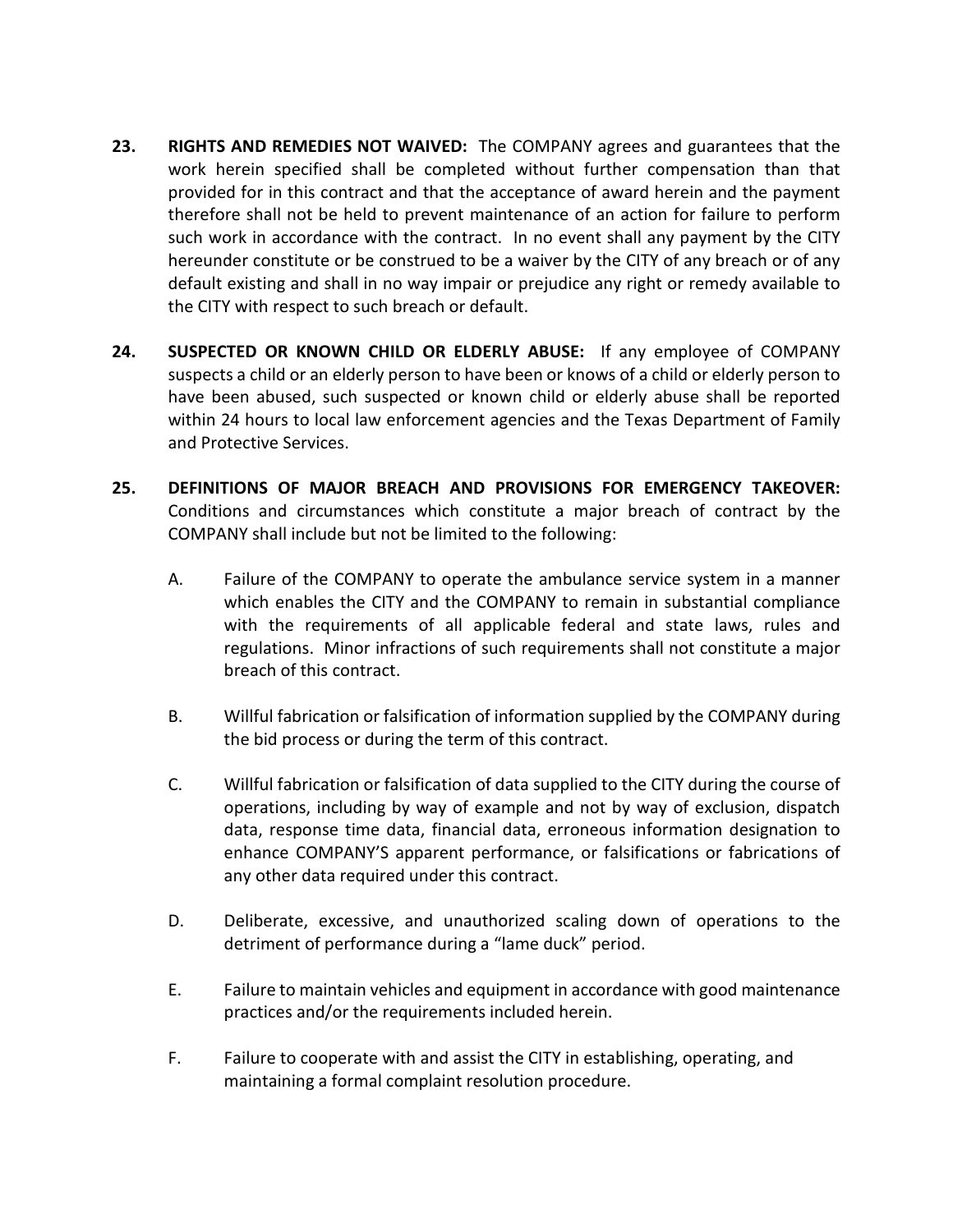- G. Failure of the COMPANY to meet monthly response time requirements on three (3) or more occasions in any twelve (12) calendar months.
- H. Failure to cure equipment, staffing or other standards established in this contract within ten (10) days from written notification of the violation of such standard.
- I. Failure of COMPANY to cooperate with and assist the CITY after a major breach has been declared, even if it is later determined that such breach never occurred, or that the cause of such breach was beyond COMPANY'S reasonable control.
- J. In the event the CITY determines that a major breach has occurred, and if the nature of the breach is, in the CITY'S opinion, such that the public health and safety are in danger, or if the COMPANY has been found to be negligent in its patient care or endangered the patient or citizens during its operation and after COMPANY has been given notice and reasonable opportunity to correct their deficiency, the matter shall be reviewed by the CITY. If, after CITY review of the matter, the CITY determines that a major breach has occurred or that the COMPANY has been found to be negligent in its patient care or endangered the patient or citizens during its operation and that the public's health and safety would be endangered by allowing COMPANY to continue its operations, COMPANY shall cooperate completely and immediately with the CITY to effect an immediate takeover by the CITY, or interim ambulance company approved by the CITY, of COMPANY'S operations. No litigation shall have the effect of delaying in any way the immediate takeover of operations by the CITY. If the CITY in its sole discretion determines it is in the interest of the public health and safety, regardless of any other provision herein, the CITY may undertake an immediate takeover.
- K. These provisions are specifically stipulated and agreed to by both parties as being reasonable and necessary to the protection of public health and safety, and any legal dispute concerning the finding that a major breach has occurred shall be initiated and shall take place only after the emergency takeover has been completed, and shall not under any circumstances delay the process of the emergency takeover by the CITY.
- L. COMPANY'S cooperation with and full support of such emergency takeover will not be construed as acceptance by the COMPANY of the findings of major breach, and shall not in any way jeopardize COMPANY'S right to recover should a court later find that the declaration of major breach was made in error.
- **26. SPECIAL PROVISIONS:** The following special provisions shall apply: In the event of discrepancy between these special provisions and any provisions set forth herein, the language contained in these special provisions shall govern.
	- A. Upon expiration, this contract shall automatically renew for an additional five (5) years unless terminated by one of the parties.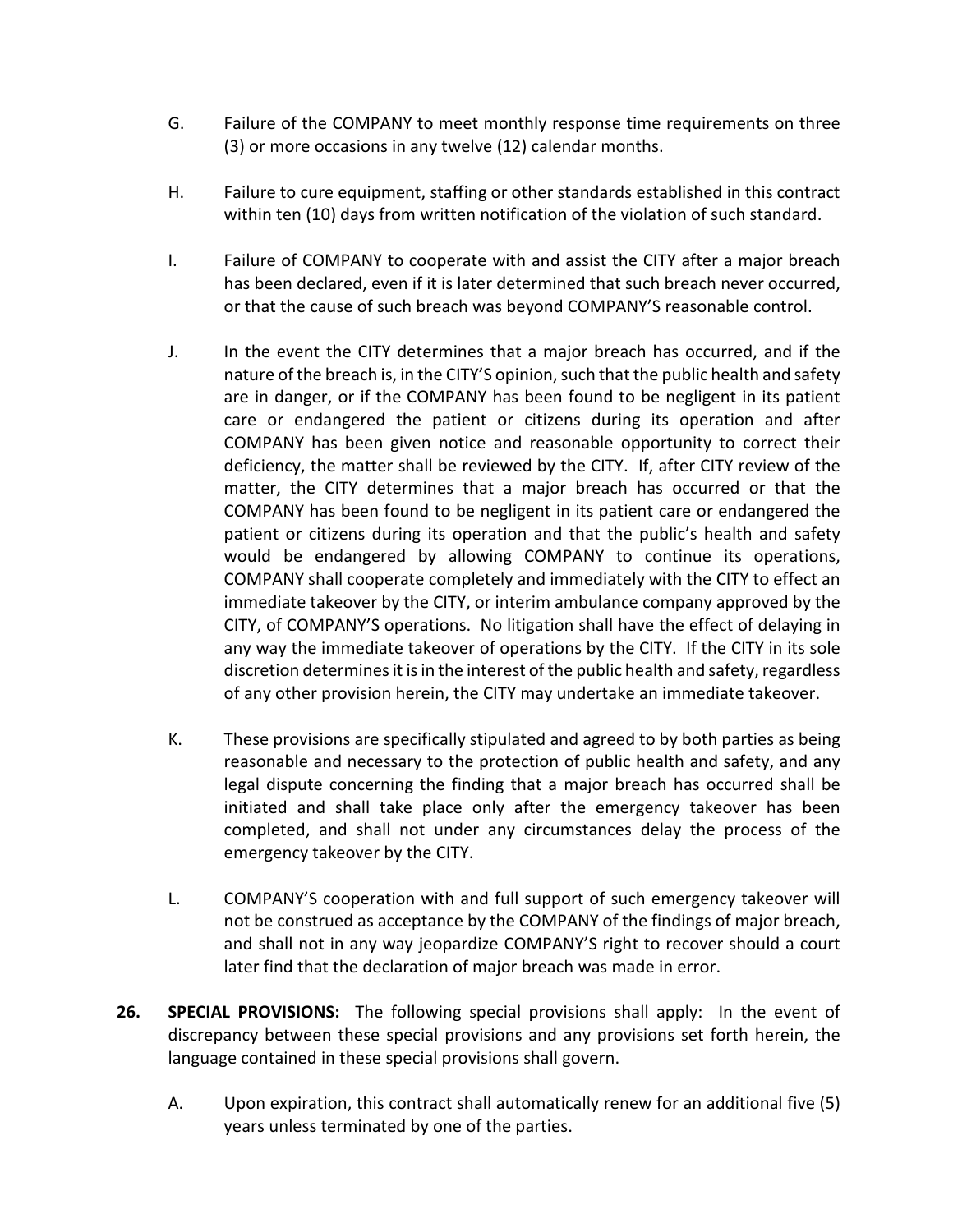B. While the contract is in force, either party may, after one hundred twenty (120) days notice to the other, withdraw from the contract without penalty.

- C. CITY may employ dispatch data to generate various reports for purposes of monitoring COMPANY'S response time, performance and for other purposes.
- D. When a request for service which originates from within CITY'S service area is responded to by mutual aid provider at COMPANY'S own request, the arrival time of that mutual aid provider shall be treated as if it were COMPANY'S own responding unit for the purposes of calculating response time.
- E. COMPANY understands that subsidy payments provided for herein are public funds subject to appropriation by the CITY. In the event the CITY fails in future fiscal years to appropriate sufficient funds to fulfill its obligations to COMPANY as promised herein, the CITY and COMPANY shall negotiate to establish reductions in operational and clinical standards as may be fair and reasonable in light of the amount of lost subsidy.
- F. Emergency telephone listings shall be furnished by COMPANY. Cost of additional yellow page advertising or non-emergency telephone listings shall be the responsibility of COMPANY. All forms of public information and advertising by COMPANY shall be done at COMPANY'S own expense.
- G. The CITY reserves the right to negotiate at any time with COMPANY to alter the terms and provisions of this contract to ensure that the needs of the citizens of the CITY are always addressed and served.
- H. Except for ambulance runs that originate and terminate beyond the scope of this contract and outside the City of Portland, COMPANY shall neither request nor receive payment for services rendered at the scene, en route, or upon delivery of a patient.
- I. COMPANY will provide continuing education through its training academy to CITY personnel at no charge through joint training sessions.

SIGNED in duplicate originals this \_\_\_\_\_\_\_\_ day of \_\_\_\_\_\_\_\_\_\_\_\_\_\_\_\_\_\_\_\_\_\_\_\_\_\_\_, 2014.